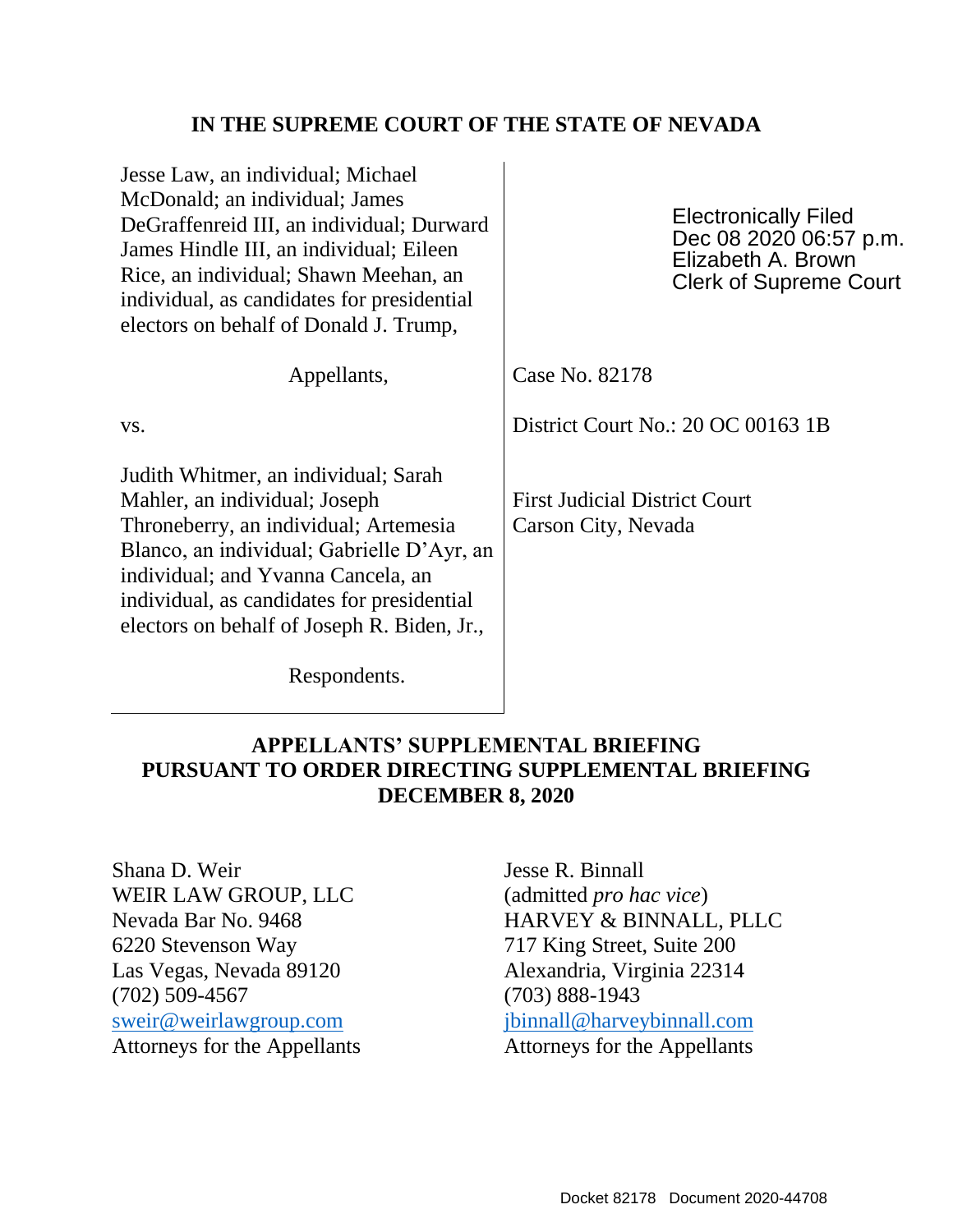## **I. NRAP 26.1 DISCLOSURE**

The undersigned counsel of record certifies that the following are persons and entities as described in [NRAP 26.1\(](https://www.leg.state.nv.us/Division/Legal/LawLibrary/CourtRules/NRAP.html#NRAPRule26_1)a), and must be disclosed. These representations are made in order that the judges of this court may evaluate possible disqualification or recusal.

JESSE LAW MICHAEL MCDONALD JAMES DEGRAFFENREID III DURWARD JAMES HINDLE III EILEEN RICE, and SHAWN MEEHAN

There are no parent corporations such as those described in NRAP 26.1(a) that

require disclosure in this matter. The attorneys and law firms who have appeared on

behalf of these parties in the District Court proceedings and who are expected to

continue to appear are:

| Shana D. Weir           | Jesse R. Binnall           |
|-------------------------|----------------------------|
| WEIR LAW GROUP, LLC     | (admitted pro hac vice)    |
| Nevada Bar No. 9468     | HARVEY & BINNALL, PLLC     |
| 6220 Stevenson Way      | 717 King Street, Suite 200 |
| Las Vegas, Nevada 89120 | Alexandria, Virginia 22314 |
| $(702)$ 509-4567        | $(703) 888 - 1943$         |
| sweir@weirlawgroup.com  | jbinnall@harveybinnall.com |
|                         |                            |

Dated: this 8<sup>th</sup> day of December, 2020.

BY: */s/Shana D. Weir* SHANA D. WEIR, ESQ. SBN 9468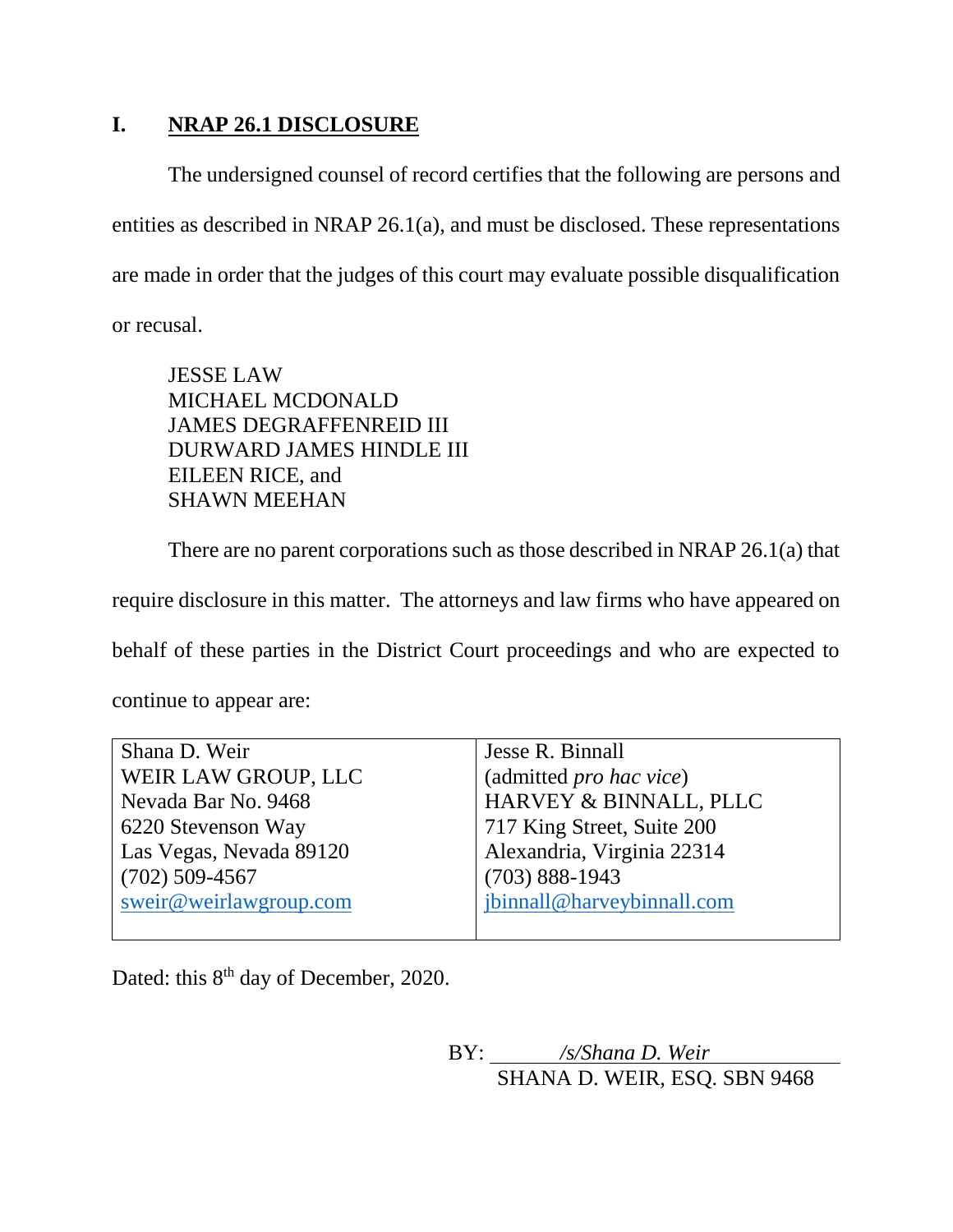### **II. INTRODUCTION**

On December 8, 2020, at approximately 4:30 p.m., the Court ordered that in a mere 2.5 hours, Appellants were to submit a "supplemental brief identifying the specific portions" of the 35-page district court order ("Order") that is the subject of this appeal, "by page and paragraph number, and accompanied by citations to the record in support of their arguments." To put this Herculean task in context, the Order contains 177 discrete findings of fact, many of which contain their own citations to the record. Appellants' draft appendix of record stretches over 13 volumes, and exceeds 2,500 pages. Appellants are concerned that they are being requested to brief their entire appeal in just a couple hours; if that is true, Appellants hereby register their express request that the Court permit further supplemental briefing on a practicable timetable.

While Nevada Rules of Appellate Produce ("NRAP"), rule 2 permits this Court to alter and/or suspend its own rules and process an appeal as the Court directs, the Court cannot and should not do so at the total expense of due process. (See Mathews v. Eldridge, 424 U.S. 319, 96 S.Ct. 893, 47 L.Ed.2d 18 (1976).) Particularly given the critical, nationally important issues at stake in this appeal. Appellants intend no disrespect, but must register their objection to the lightspeed process imposed here.

Nevada law provides a detailed statutory procedure to contest an election,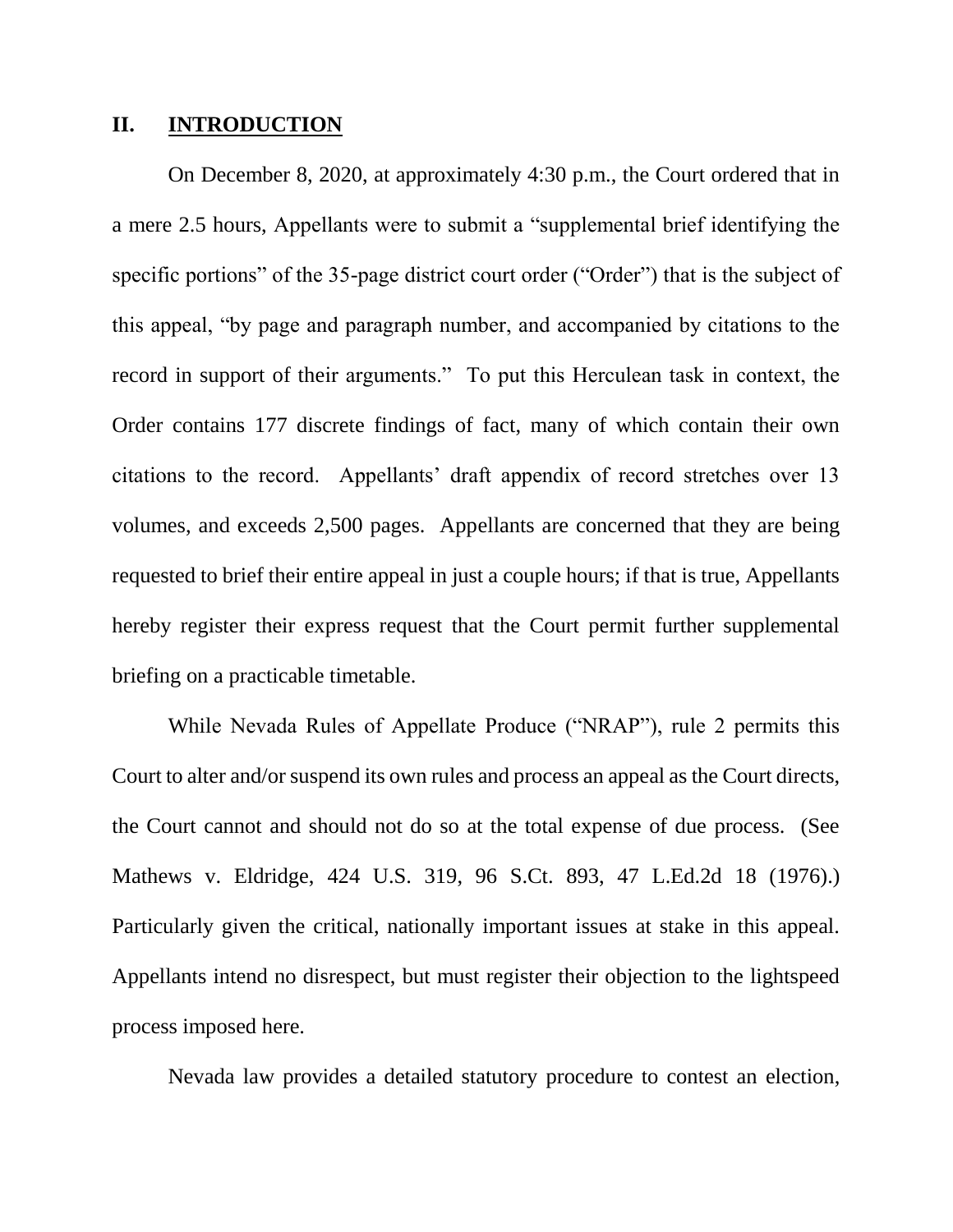including Presidential elections. An election contest is proven and warrants a remedy from the Nevada judiciary if there is a reasonable doubt about the outcome of the election, where one or more of the following occurs:

- Malfeasance by election officials
- Illegal or improper votes being cast and counted
- Errors by election officials
- Offers of value were made to alter the election outcome
- A malfunction of any voting device

Appellants have been subject to a truncated process to date, through no fault of their own. Appellants filed a timely election contest on November 17, 2020, challenging the results of the presidential election under the statutory scheme. Appellants also acted with dispatch by moving the district court ex parte to set an initial hearing, authorize discovery and set the contest for trial. The district court unreasonably delayed the initial hearing and then unreasonably limited Appellants to only 15 depositions -- half of what they requested. The district court did not, however, state that declarations or non-deposition evidence would not be considered at trial. The parties completed as much discovery as could be accomplished over a four-day period from November 29 to December 2. On December 4, 2020, the District Court conducted a trial by oral argument of counsel with no witnesses.

At the trial, the district court foreshadowed that is was operating under several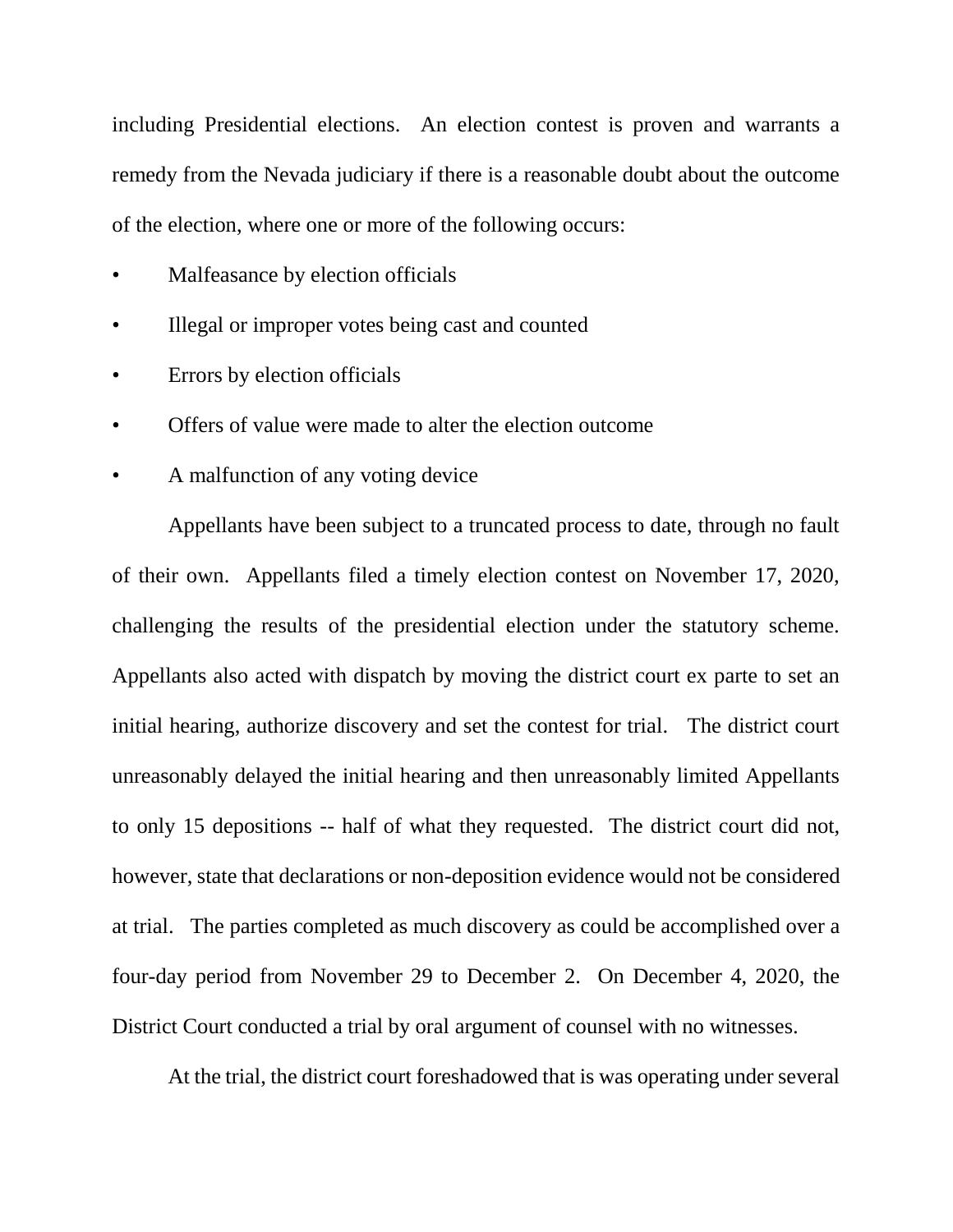faulty assumptions regarding what Appellants were required to prove, what their burden of proof was and what evidence could be considered. Specifically, the district court gave away that it thought that Appellants were required to prove that Appellants could close the 33,000 vote gap to obtain any relief, that the Court did not understand the alternative ground of a successful contest if there was reasonable doubt as to the outcome of the election, that the "reasonable doubt" language in NRS 293.410 placed some high burden of proof on Appellants, and that the district court was only required to consider deposition testimony as evidence.

Unfortunately, the Order issued by the district court adopted the errors and misconceptions that the district court foreshadowed at trial. Even worse, however, the Order mirrored Respondents' trial brief almost to the letter and failed to consider, analyze or weigh the overwhelming evidence presented by Contestants establishing reasonable doubt as to the outcome of the election.

The evidence submitted by Contestants is compelling and tells a story of widespread incompetence, malfeasance, errors, disregard for the law and machine malfunctions in the way that Nevada and, in particular, Clark County, conducted the election. The result of these election problems and irregularities is that Nevada and Clark County counted over 200,000 illegal and improper ballots in the election. The evidence of the 200,000 + illegal and improper ballots counted comes from the violation of the "all" signature requirement by Clark County, the compelling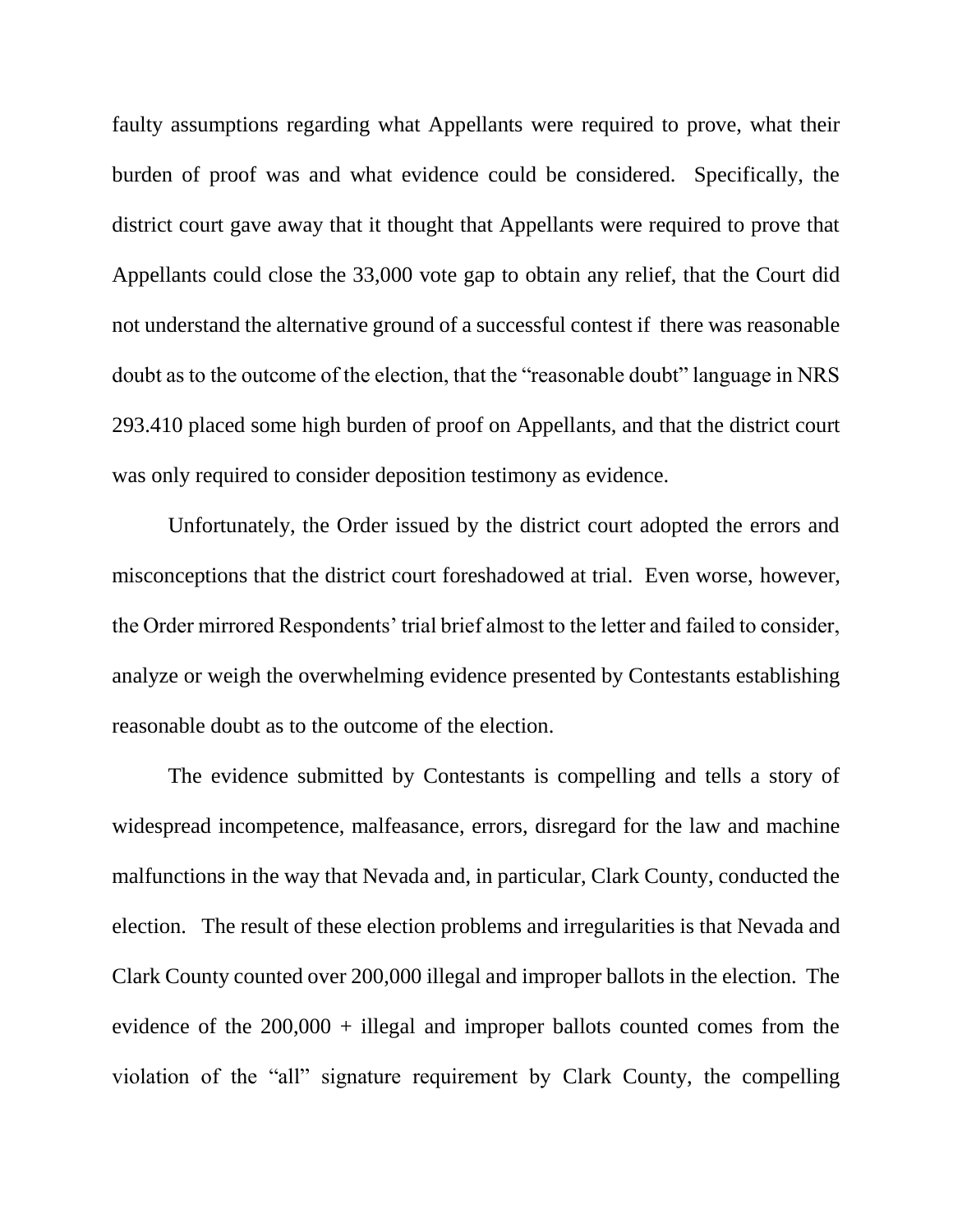testimony of former Colorado Secretary of State Scott Gessler, the testimony of Jesse Kamzol, the testimony of Michael Basilice and the corroborating testimony, and declarations submitted by Appellants. This massive scale of illegal and improper ballots that were counted casts reasonable doubt on the outcome of the election and requires the statutory remedy of nullification.

Contrary to Respondents' hyperbole, Appellants are not seeking to disenfranchise anyone, let alone millions of Nevada voters. Disenfranchisement is preventing or discouraging people from voting. No Nevadan was prevented from voting in this election cycle. In fact, the opposite was true. Nevada indiscriminately mailed out hundreds of thousands of unsolicited ballots based on inaccurate voting rolls. In Nevada, even if you were not allowed to legally cast a vote, you were still able to vote.

Contestants are not seeking to disenfranchise voters or invalidate legally cast votes. Contestants are seeking to enforce Nevada law, which allows for the nullification of an election when widespread voting irregularities cast reasonable doubt on the fairness of the election. Nullification is not disenfranchisement. Requesting a statutory remedy for massive voting irregularities that were enabled, aided and abetted by election officials is not disenfranchisement. To the contrary, the failure to root out fraudulent and invalid ballots that dilute the legal votes of Nevadans is disenfranchisement, and that is what Appellants challenge seeks to root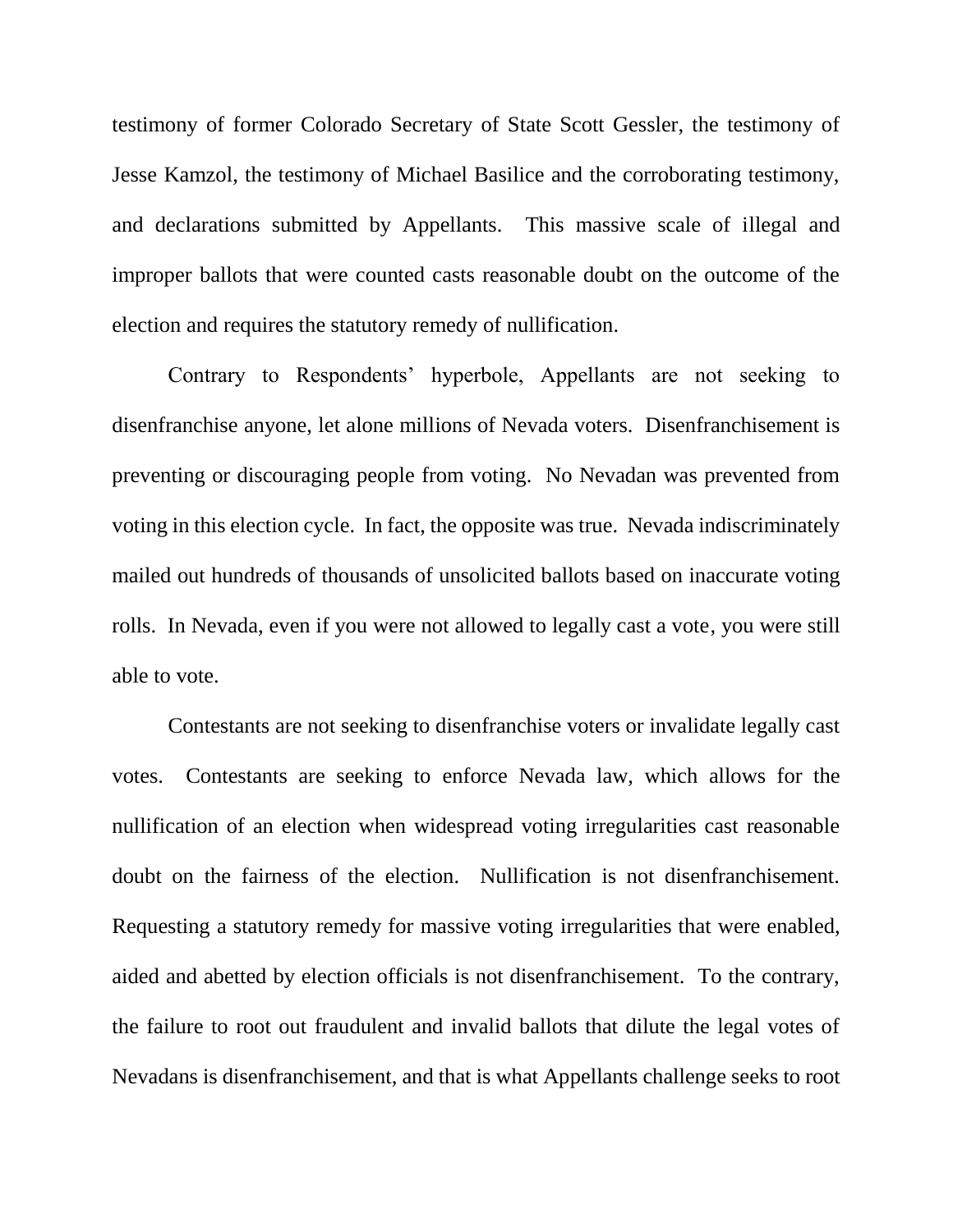out. *Purcell v. Gonzalez*, 127 S.Ct. 5 (2006).

### **III. STATEMENT OF ISSUES PRESENTED FOR REVIEW**

A. Whether the District Court erred in entering the Order Granting Motion to Dismiss Statement of Contest by applying a "clear and convincing evidence" burden of proof, rather than a "preponderance of the evidence" burden.

B. Whether the District Court erred in conflating the two alternative elements of NRS 293.410(c) with respect to what Appellants were required to prove in the election contest – i.e. "an amount  $[of votes]$  that is equal to or greater than the margin between the contestant and the defendant, or otherwise in an amount sufficient to raise reasonable doubt as to the outcome of the election."

C. Whether the District Court erred in concluding that Appellants' claims regarding Clark County's use of the Agilis machine to verify the signatures on over 130,000 mail in ballots in Clark County without any human signature verification was barred under the doctrine of issue preclusion as a result of the "Order Denying Emergency Petition for Writ of Mandamus," entered October 29, 2020, in the *Kraus* case.

D. Whether the District Court erred in not finding that Clark County's use of the Agilis machine for mail ballot signature verification purposes was a violation of NRS 293.8871.

E. Whether the District Court erred by failing to enforce the express and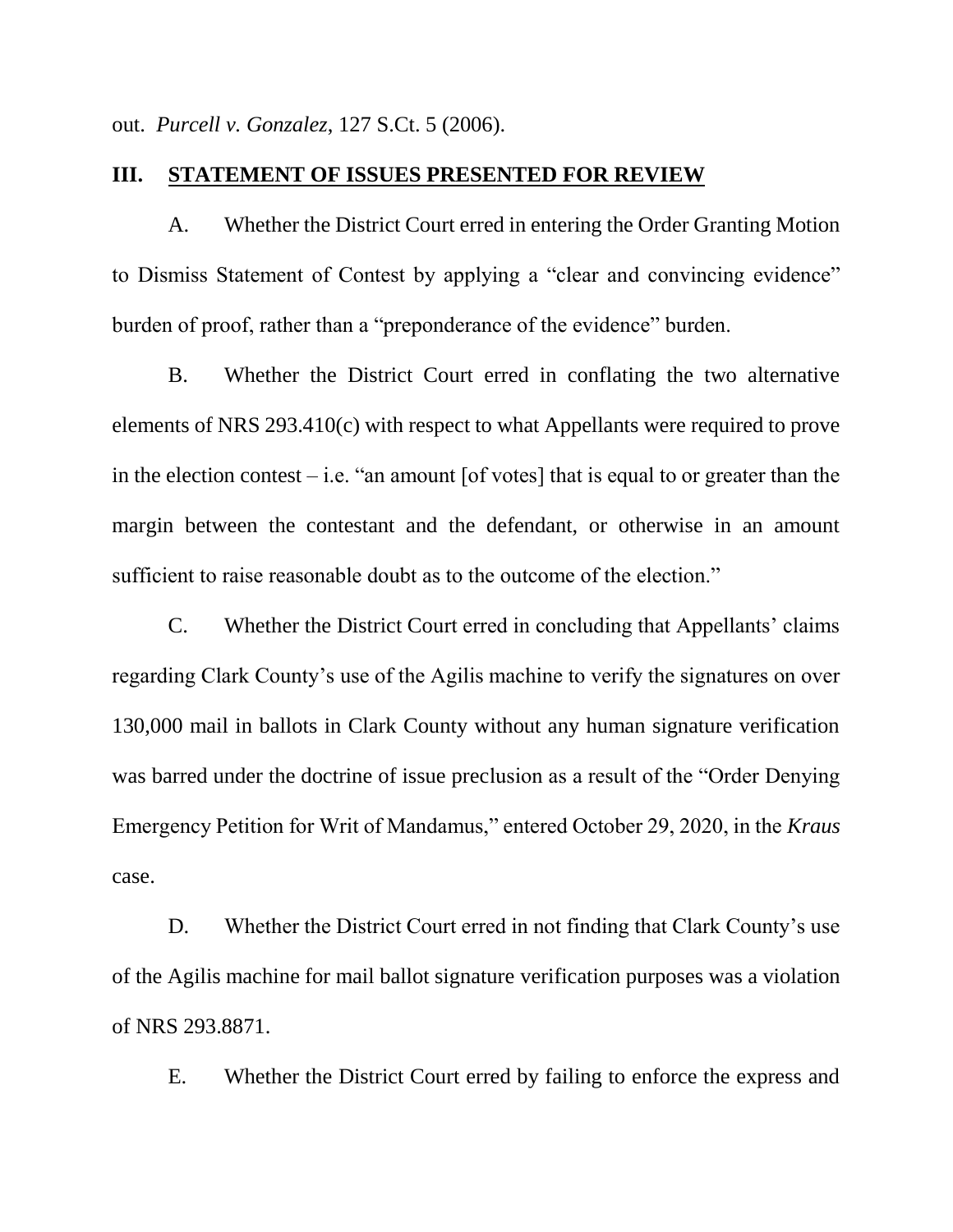unambiguous language of NRS 293.8874(1)(a) which requires a review of a mail in ballot signature against "all signatures of the voter available in the records of the clerk" and by allowing both the Agilis machine and human signature verifiers in Clark County to verify signatures on hundreds of thousands of mail in ballots by reviewing only one signature on file with the clerk.

F. Whether the District Court erred in declining to consider the supplemental declaration of Appellants' expert witness Jesse Kamzol.

G. Whether the District Court erred in refusing to consider declarations, expert reports and other significant relevant evidence.

H. Whether the District Court erred in its reliance on the testimony and opinions of Dr. Michael Herron.

#### **IV. LEGAL ARGUMENT: STANDARDS OF REVIEW**

The following standards of review are applicable to the issues presented herein*.*

All questions of law are reviewed de novo. *Franchise Tax Bd. of State of California v. Hyatt*, 407 P.3d 717, 733 (Nev. 2017), *cert. granted sub nom. Franchise Tax Bd. of California v. Hyatt*, No. 17-1299, 2018 WL 1335506 (U.S. June 28, 2018); *Matter of L.J.A.*, 401 P.3d 1146 (Nev. 2017).

An order on a motion to dismiss is reviewed de novo. *Buzz Stew, LLC v. City of N. Las Vegas*, 124 Nev. 224, 227–28, 181 P.3d 670, 672 (2008).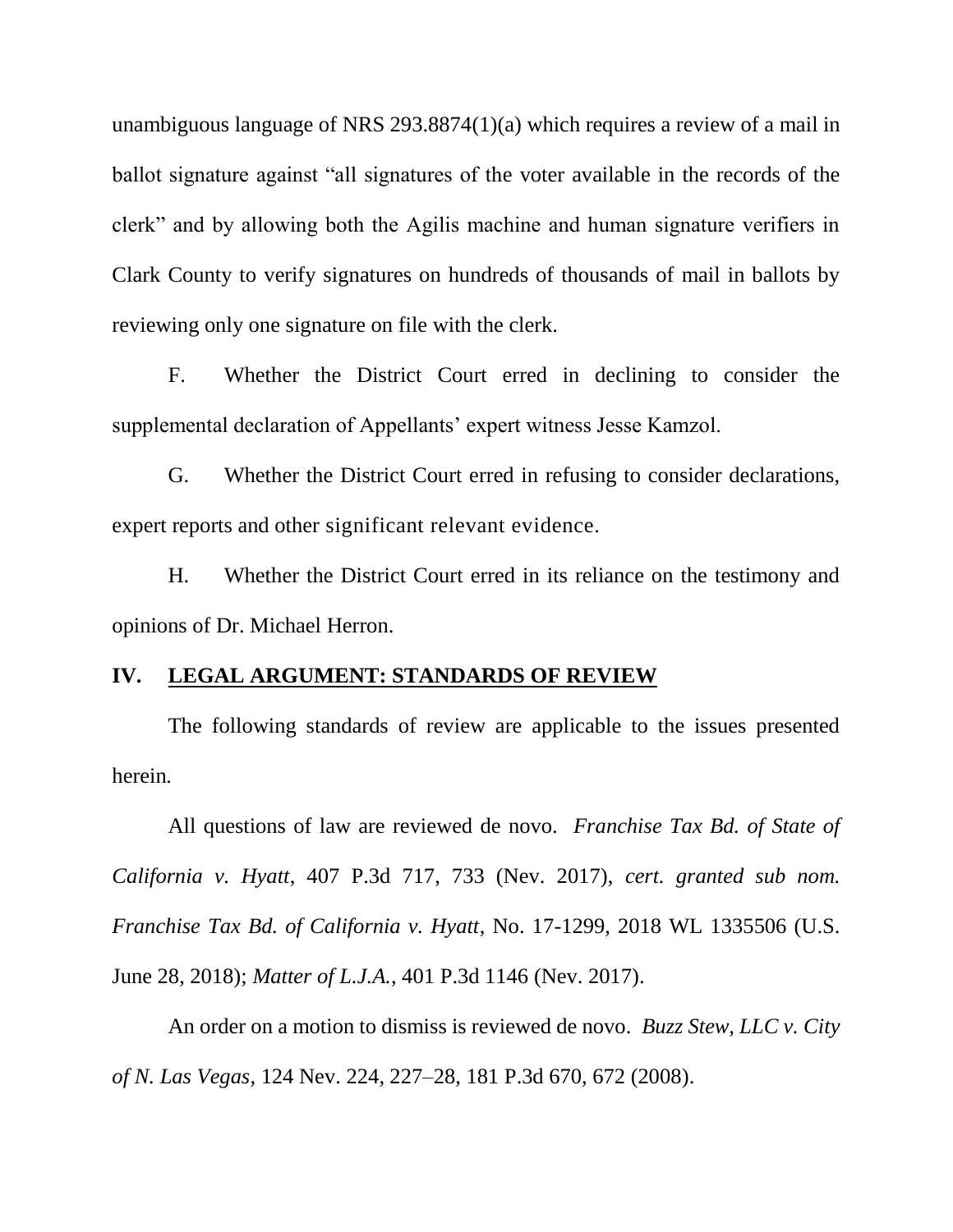A district court's conclusions of law are reviewed de novo. *White v. Cont'l Ins. Co.*, 119 Nev. 114, 116, 65 P.3d 1090, 1091 (2003).

Questions of statutory interpretation are reviewed de novo. *MEI-GSR Holdings, LLC v. Peppermill Casinos, Inc.*, 134 Nev. Adv. Op. 31, 416 P.3d 249, 253 (2018); *D.R. Horton, Inc. v. Eighth Judicial Dist. Court*, 125 Nev. 449, 456, 215 P.3d 697, 702 (2009). When interpreting a statute, if the statutory language is "facially clear," this court must give that language its plain meaning. *Id*.

The Nevada Supreme Court "review[s] questions of statutory interpretation de novo." *State v. Lucero,* 127 Nev. 92, 95, 249 P.3d 1226, 1228 (2011) (citing *State v. Catanio,* 120 Nev. 1030, 1033, 102 P.3d 588, 590 (2004)).

A district court's application of law to facts is reviewed de novo. *24/7 Ltd v. Schoen*, 399 P.3d 916 (Nev. 2017) (*citing Beazer Homes Nev., Inc. v. Eighth Judicial Dist. Court*, 120 Nev. 575, 579, 97 P.3d 1132, 1135 (2004); *D.R. Horton, Inc. v. Green*, 120 Nev. 549, 553, 96 P.3d 1159, 1162 (2004)).

A district court's findings of fact are reviewed for abuse of discretion. *Collins v. Burns*, 103 Nev. 394, 399, 741 P.2d 819, 822 (1987), *distinguished on other grounds by Goodrich & Pennington Mortg. Fund, Inc. v. J.R. Woolard, Inc.*, 120 Nev. 177, 101 P.3d 792 (2004).

A district court's decision to admit expert testimony is reviewed for abuse of discretion. *In re Mosley*, 120 Nev. 908, 921, 102 P.3d 555, 564 (2004); *LVMPD v.*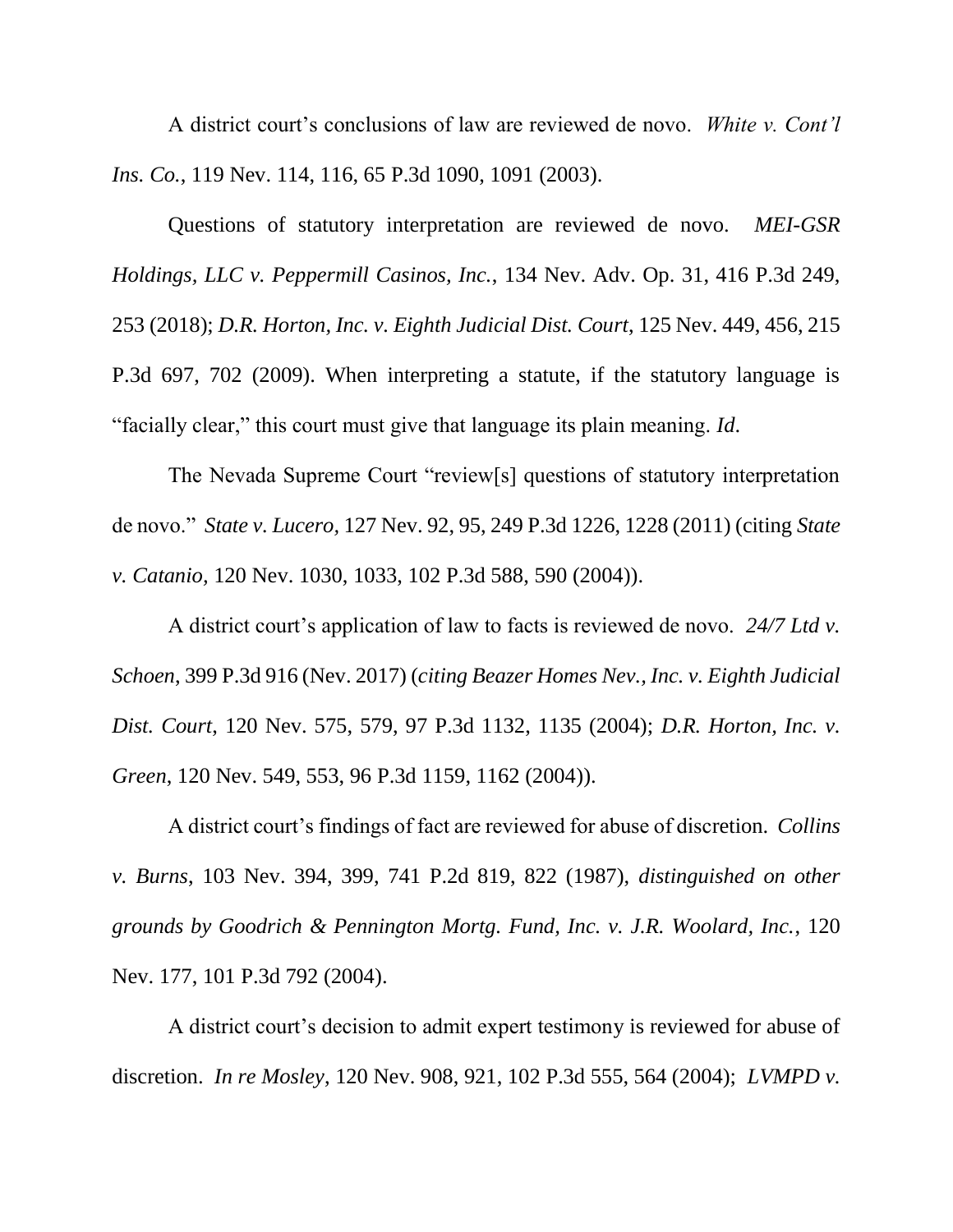*Yeghiazarian*, 129 Nev. 760, 764, 312 P.3d 503, 507 (2013).

A district court's decision to admit or deny expert testimony is reviewed for abuse of discretion. *Khoury v. Seastrand*, 132 Nev. Adv. Op. 52, 377 P.3d 81, 90 (2016) (*citing FCH1, LLC v. Rodriguez*, 130 Nev., Adv. Op. 46, 335 P.3d 183, 190 (2014) (reviewing for an abuse of discretion a district court's decision to allow physician testimony without an expert witness report and disclosure)); *Hallmark v. Eldridge*, 124 Nev. 492, 498, 189 P.3d 646, 650 (2008).

A district court's evidentiary rulings are reviewed for abuse of discretion. *Chavez v. State*, 125 Nev. 328, 339, 213 P.3d 476, 484 (2009); *Mclellan v. State*, 124 Nev. 263, ––––, 182 P.3d 106, 109 (2008).

Decisions regarding the scope of a witness' testimony are reviewed for an abuse of discretion. *Johnson v. Egtedar*, 112 Nev. 428, 436, 915 P.2d 271, 276 (1996).

A district court's decision regarding the competency of a witness is reviewed for abused of discretion. *Fraser v. State*, 126 Nev. 711, 367 P.3d 769 (2010).

## **V. LEGAL ARGUMENT: DISCUSSION OF ISSUES**

**A. Whether the District Court erred in entering the Order Granting Motion to Dismiss Statement of Contest by applying a "clear and convincing evidence" burden of proof, rather than a "preponderance of the evidence" burden.**

**[Order at 27-28, ¶¶ 135 – 139]**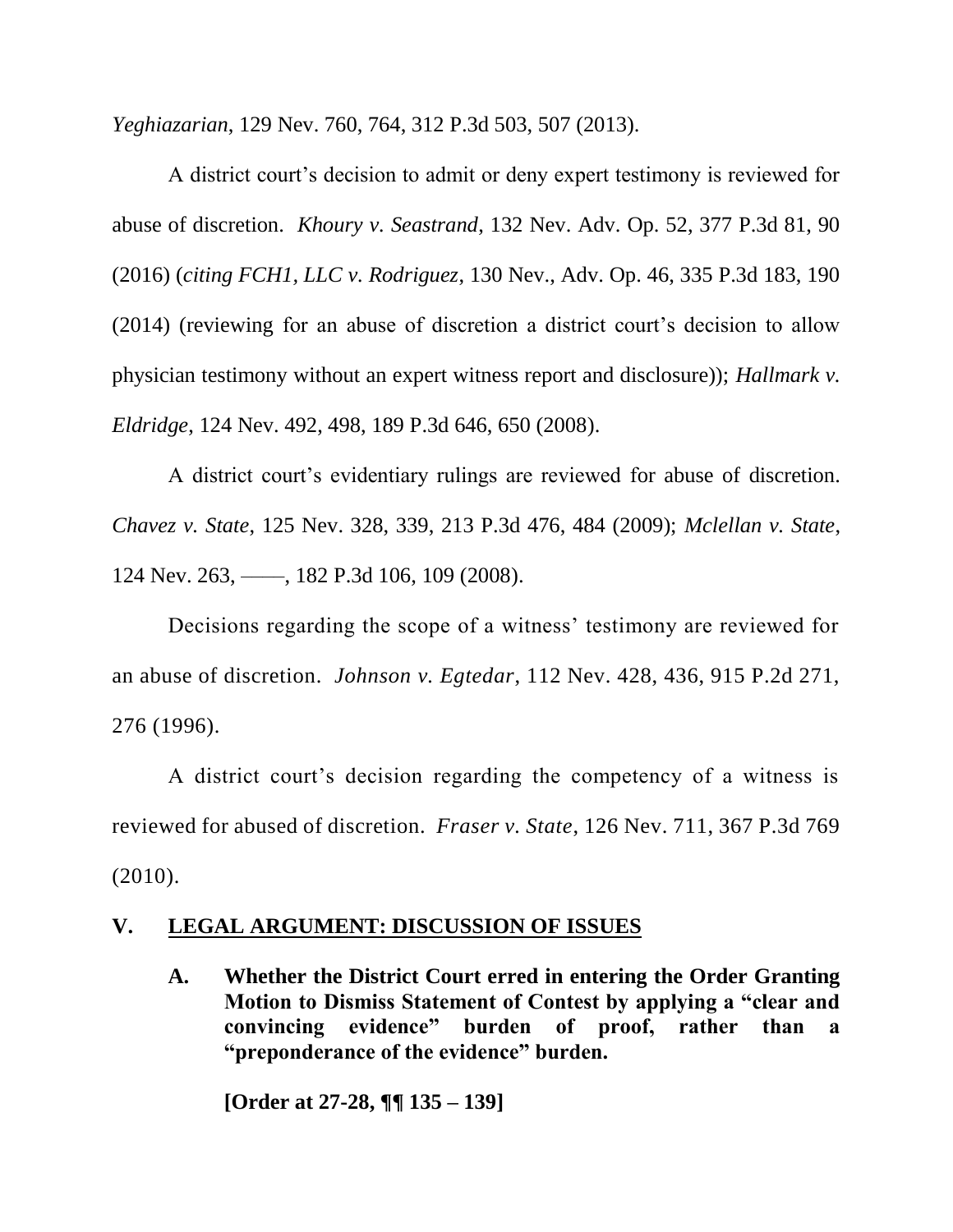Clear and convincing evidence is not the Contestant's burden of proof for this statutory election contest because the election contest statute is written more in the nature of negligence and malfeasance (preponderance of the evidence) than it is in intentional and fraudulent conduct (clear and convincing evidence). The fact that the District Court claimed that Contestants would have lost even if the District Court applied a preponderance of evidence standard (see Order ¶ 139), carries little weight and does not cure the decision to apply the wrong burden of proof. This is especially true because the District Court did not independently apply the preponderance of the evidence standard, but simply repeated mantra-like that Appellants did not meet any evidentiary standard.

The District Court improperly viewed the term "reasonable doubt as to the outcome of the election", which appears in NRS 294.410 2 (c), as being somehow relevant to Contestants' burden of proof in the election contest. Further, the District Court misinterpreted the term "reasonable doubt" as suggesting a higher burden than preponderance of the evidence. As such, the District Court improperly imposed a clear and convincing evidence burden on Contestants.<sup>1</sup>

 $\overline{a}$ 

<sup>1</sup> Presumably, the District Court mistakenly conflated this standard with the requirement in criminal matters that the government must prove the defendant guilty beyond a reasonable doubt. *E.g.*, *Mathews v. State*, 134 Nev. 512, 515, 424 P.3d 634, 638 (2018). But if anything, showing reasonable doubt about the election is closer to the burden of persuasion on a defendant. To paraphrase the U.S. Supreme Court's seminal definition of a reasonable doubt jury instruction in the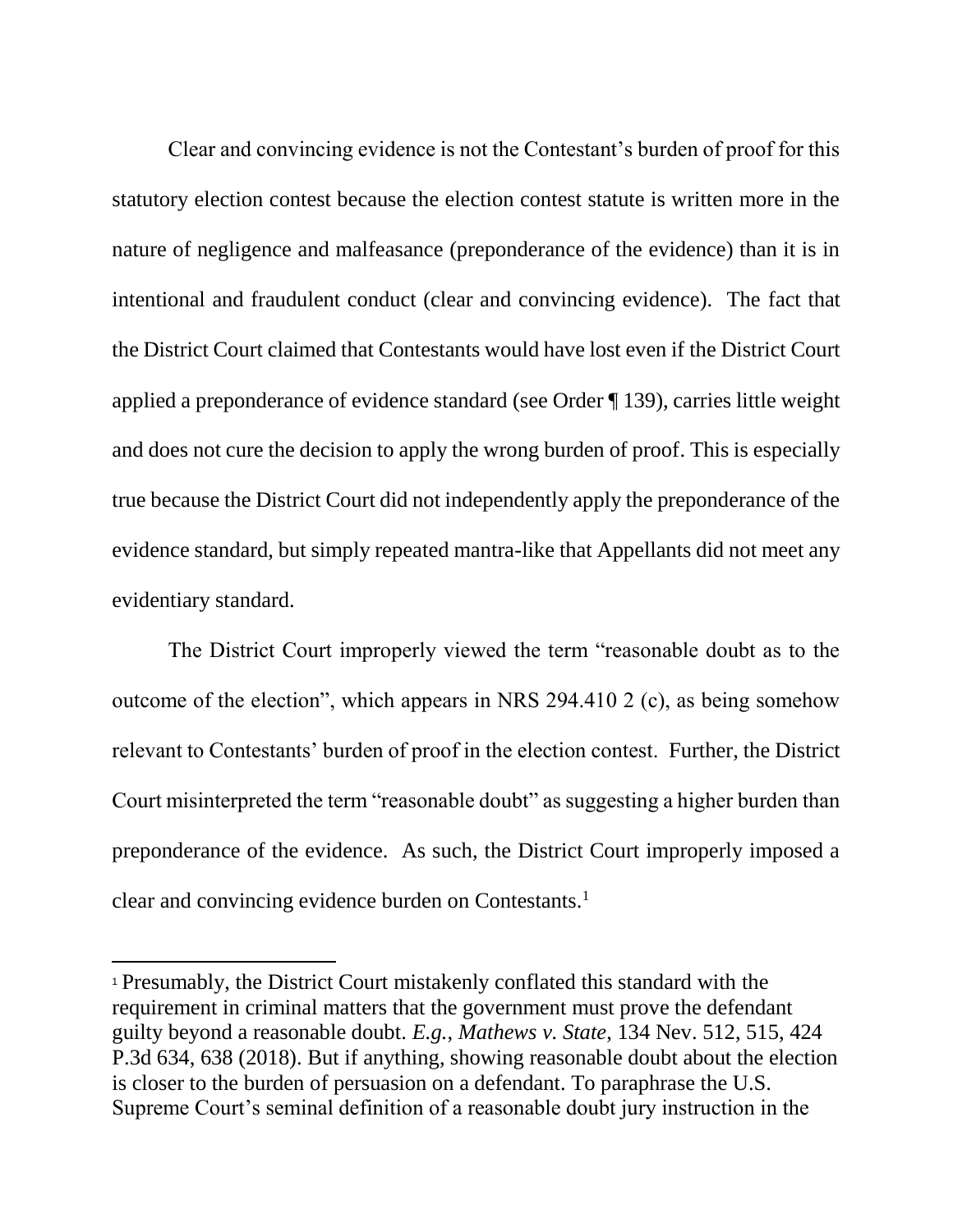This was a fundamental error by the District Court. Whether there was proof of reasonable doubt in the outcome of the election was not the burden of proof for Contestants in the statute. Whether there was proof of reasonable doubt in the outcome of the election was one of several grounds upon which the Court could afford Contestants a remedy under the statute.

With respect to the proper burden of proof, most of the operative words in NRS 293.410 which describe the grounds for a successful election contest are in the nature of negligence and not intentional conduct. For example, the statute uses the operative words "malfeasance," "illegal or improper votes," "errors," and "malfunction." Malice or intentional conduct are not required to prove these concepts. Malfeasance, for example, is wrongdoing, especially by a public official in the "performance of his official duties." *In re Removal from Office of Bukky*, No. 6-109, 1977 WL 199374, at \*6 (Ohio Ct. App. Apr. 4, 1977) (citing *Jones v. Eighth Judicial District Court*, 67 Nev. 404, 219 P.2d 1055 (Nev. 1950). Thus, Contestants allege that it was malfeasance (wrongdoing) for Clark County election officials to allow the Agilis and human verifiers to verify hundreds of thousands of mail in signatures by only checking the ballot signature against one signature on file as

 $\overline{a}$ 

criminal context, "if, after an impartial comparison and consideration of all the evidence, you can candidly say that you are not satisfied of the defendant's guilt, you have a reasonable doubt." *Hopt v. People*, 120 U.S. 430, 439 (1887). The better analogy would be to substitute the term "defendant's guilt" for "the outcome of the election" in NRS  $293.410(2)(c)$ .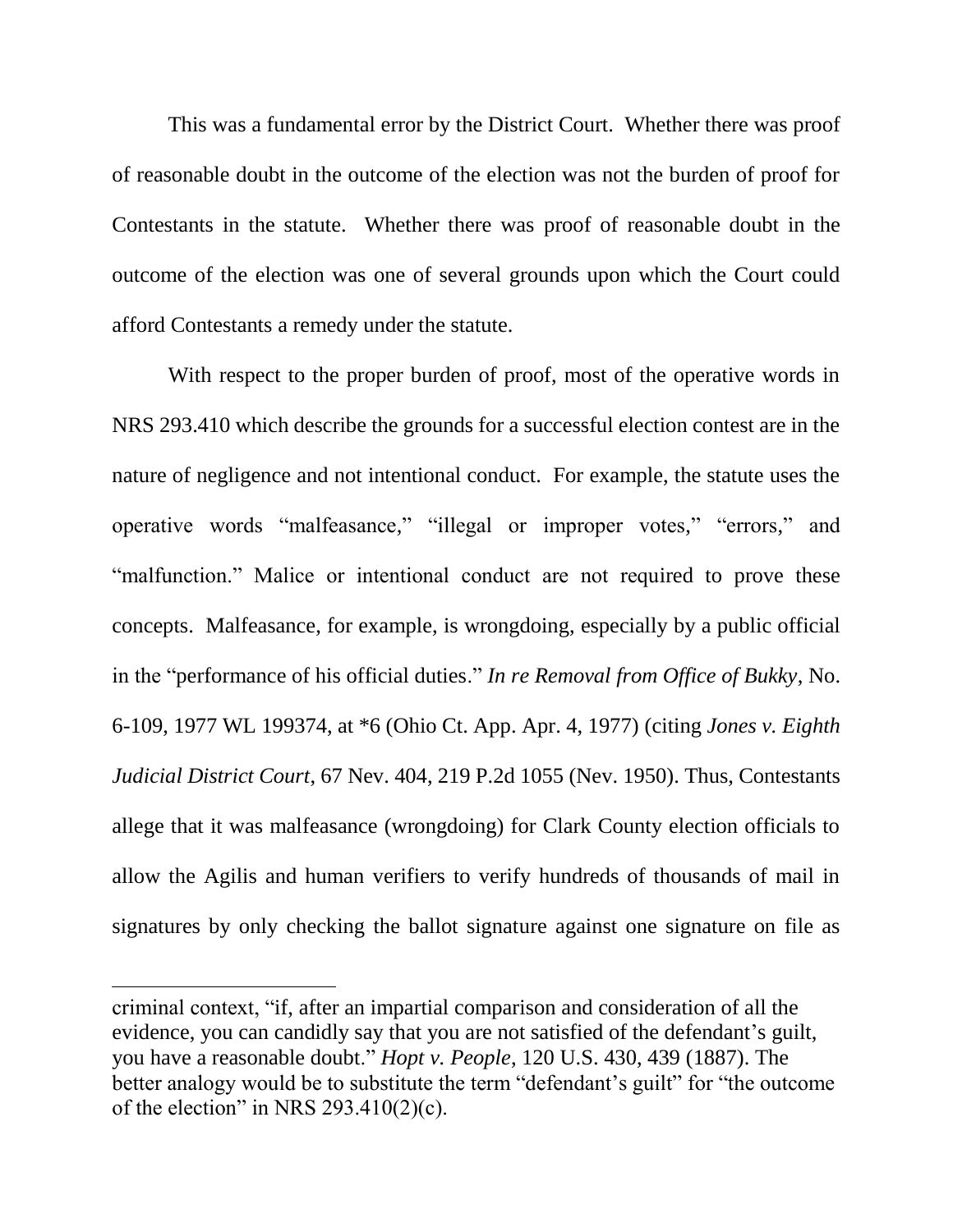opposed to checking it "against all signatures of the voter available in the records of the clerk." The truncated and incomplete verification process used by Clark County was in direct contravention of the statute. There was no discretion afforded to the Clark County election officials to disregard the all signature requirement. Failure to check the mail in ballot signatures against *all* signatures was wrong. It was wrongdoing. It was malfeasance.

The same analysis is true for "illegal or improper votes," "errors," and "malfunction". None on these terms necessarily require malice or intentional misconduct. If a Nevadan mails in a ballot that is not their ballot because they thought the government would allow it, that ballot is an "illegal or improper" ballot that was wrongfully and negligently cast. If Clark County grossly misjudges the number of humans that will be required to verify signatures on mail in ballots and, as a result, improperly rushes through the signature verification process, that is an error in conducting the election and not an intentional act of fraud. If the Agilis is unable to verify the quantity of mail in ballot signatures that it was expected to verify due to poor quality signature images in Clark County, that inability is a malfunction of the voting machine because it did not perform in the way it was intended.

As such, the more reasonable reading of the burden of proof that the Nevada legislature intended for an election contest is the preponderance of the evidence standard that applies to civil negligence matters, *Nassiri v. Chiropractic Physicians'*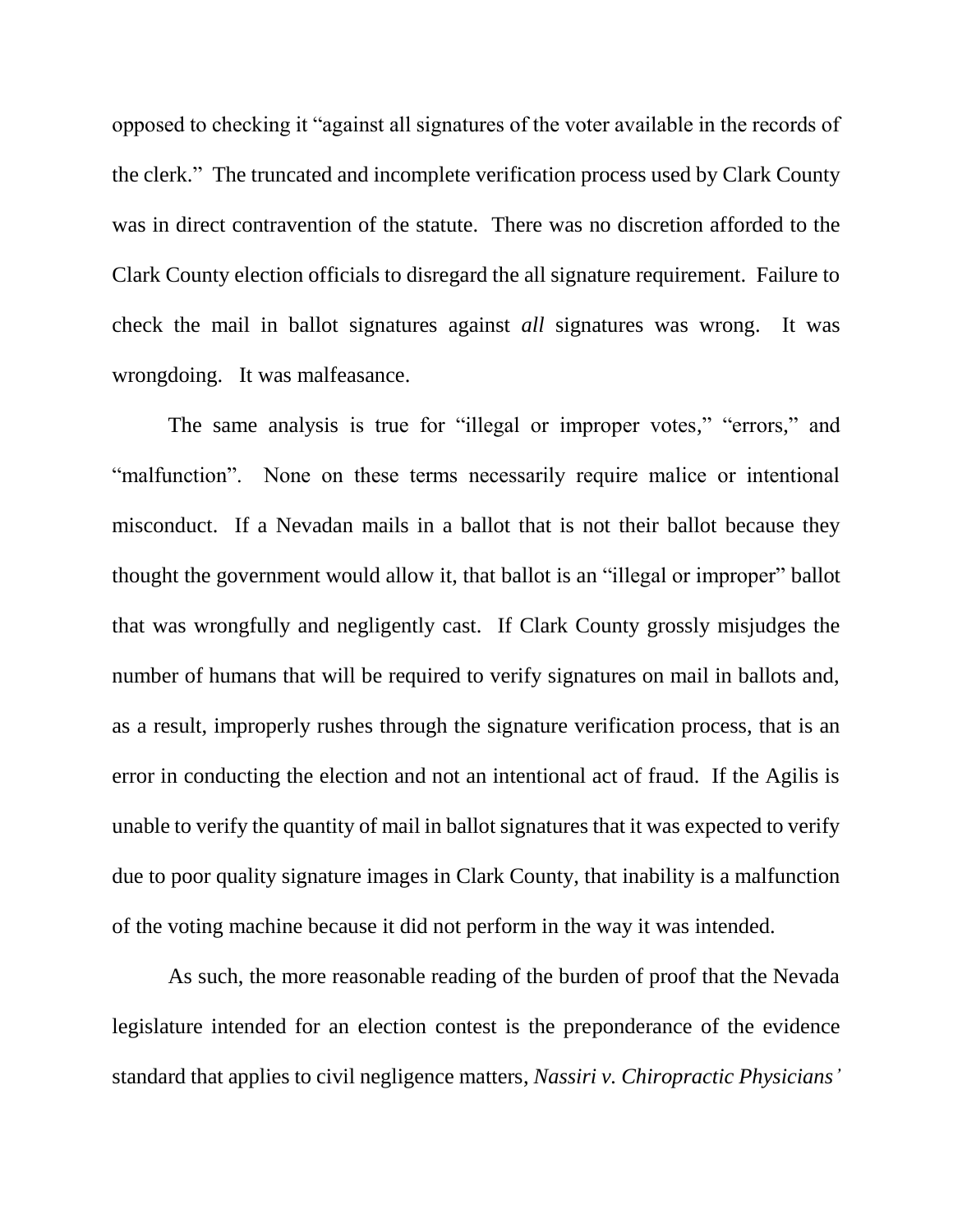*Bd.*, 130 Nev. 245, 251, 327 P.3d 487, 491 (2014), and not the clear and convincing evidence standard that is applied to fraud or punitive damage matters. *Hindenes v. Whitney by Vogelheim*, 101 Nev. 175, 178, 697 P.2d 932, 934 (1985). Accordingly, Contestants were only required to prove by a preponderance of the evidence that there was a reasonable doubt about the outcome of the election.

**B. Whether the District Court erred in conflating the two alternative elements of NRS 293.410(c) with respect to what Appellants were required to prove in the election contest – i.e. "an amount [of votes] that is equal to or greater than the margin between the contestant and the defendant, or otherwise in an amount sufficient to raise reasonable doubt as to the outcome of the election."**

**[Order at 21, ¶ 107; 29-30, ¶ 147; 30, ¶¶ 1489-153; 31, ¶ 154-156]**

In order to obtain some remedy under the Nevada election contest statute, Contestants **were not** required to prove that there are sufficient illegal or improper votes that should not have gone to Biden and/or uncounted votes that should have gone to Trump such that the 33,000 vote gap between Biden and Trump was closed. The judge wrongly suggested during oral argument that this was the standard that he had in mind. Because the District Court did not independently analyze this grounds for an election contest, this Court should reverse the decision.

Pursuant to NRS 293.410(2)(c), Appellants were required to demonstrate that illegal or improper votes were cast and counted "in an amount that is equal to or greater than the margin between the contestant and the defendants" *or* "otherwise in an amount sufficient to raise a reasonable doubt as to the outcome of the election."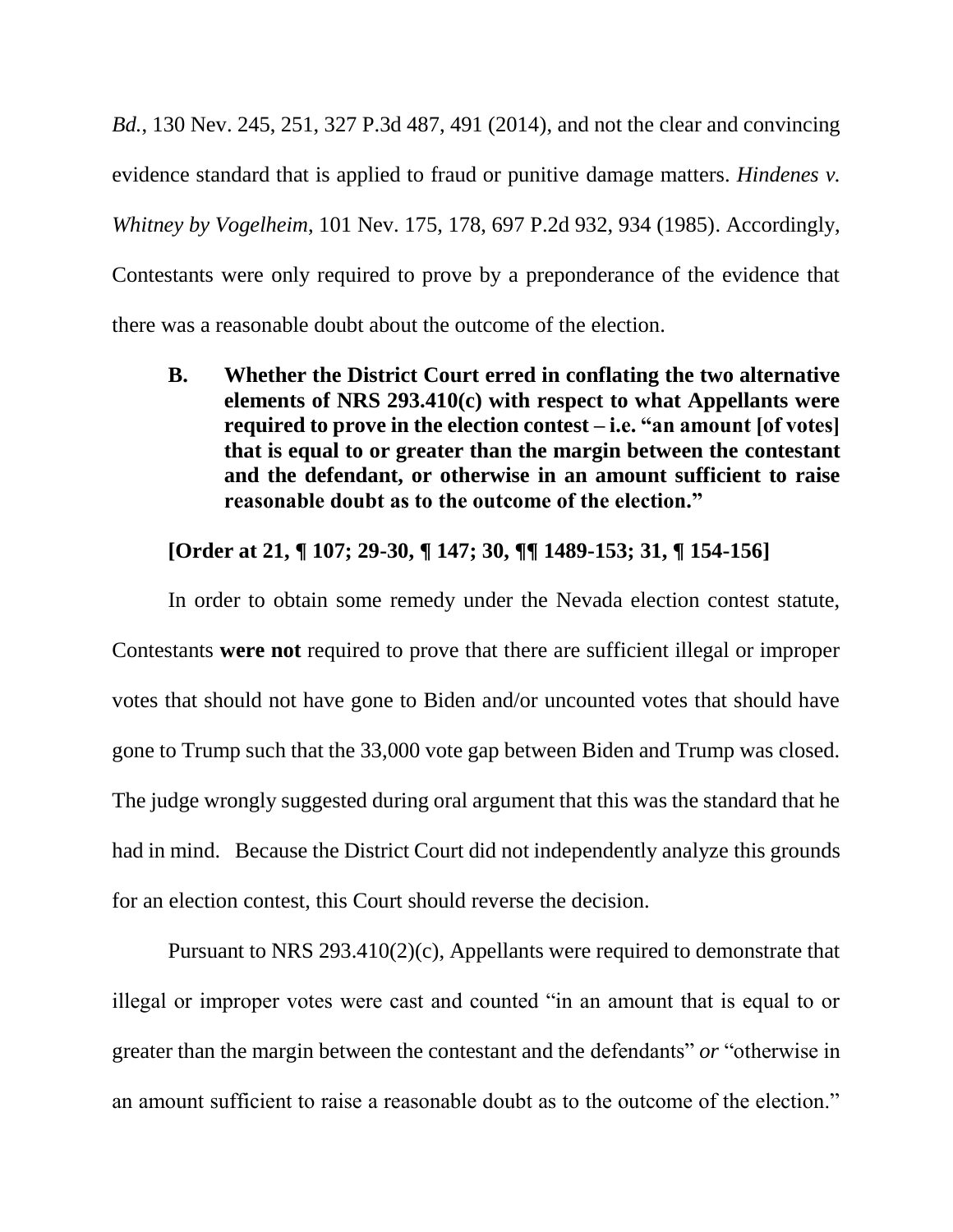The disjunctive use of the word "or" means that one of the two is sufficient, and that Appellants did not need to prove both. Therefore, Appellants were required to demonstrate that either: (1) 33,596 illegal or improper votes were improperly counted, or (2) a "sufficient" amount of illegal or improper votes were improperly counted such that "a reasonable doubt as to the outcome of the election" exists. Neither requires a determination for whom the votes were cast.

This standard is consistent with the election contest rules in other states. For example, in Georgia, a contestant "only ha[s] to show that there were enough irregular ballots to place in doubt the result." *Howell v. Fears*, 275 Ga. 627, 628, 571 S.E.2d 392, 393 (2002); *see also Mead v. Sheffield*, 278 Ga. 268, 271, 601 S.E.2d 99, 101 (2004) ("The fallacy in the trial court's analysis [of an election contest] is demonstrated by the impossibility of determining how the 481 electors would have voted.").

The District Court erred by failing to consider whether Appellants' evidence satisfied either test independently, and specifically by failing to consider the latter test. Instead, the District Court reached its conclusions based solely on Appellants' purported failure to prove that more than 33,596 votes for Vice-President Biden were improperly counted. This holding ignores Nevadans' right to cast a secret ballot and misapprehends the clear intent of the contest statute: if the will of the voters is reasonably in doubt due to legal problems with the election process, nullifying the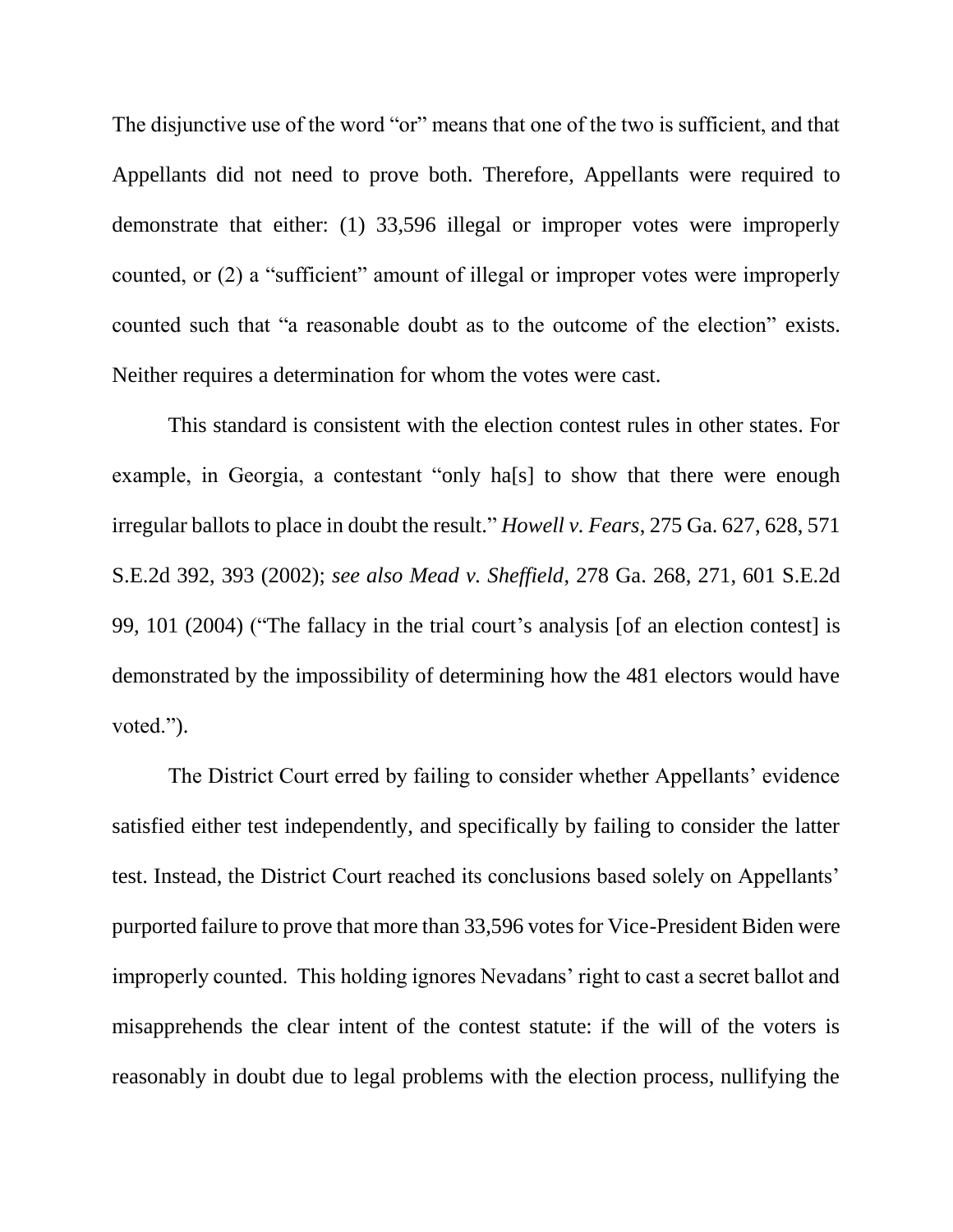doubtful election result actually protects the right to vote and ensures government by consent as guaranteed by the Nevada Constitution. *See* Nev. Const. art. II, § 1A. If there are illegal, fraudulent, or invalid votes in a number sufficient to put the election results into reasonable doubt, as the evidence demonstrates *infra*, this Court should not shrink from enforcing the constitutional rights of Nevada voters to have this election contest adjudicated and these results nullified.

**C. Whether the District Court erred in concluding that Appellants' claims regarding Clark County's use of the Agilis machine were barred under the doctrine of issue preclusion as a result of the "Order Denying Emergency Petition for Writ of Mandamus," entered October 29, 2020, in the** *Kraus* **case.**

## **[Order at 25-27, ¶¶ 127-134].**

It was error for the District Court to conclude that issue preclusion barred Appellants' claims regarding Clark County's use of the Agilis machine and whether meaningful opportunities were afforded by county registrars for observation of ballot processing and vote tabulation because the required issue preclusion element of a "final decision on the merits" was not satisfied from the *Kraus* case or by the Kraus Order.

Citing to the "Order Denying Emergency Petition for Writ of Mandamus" entered October 29, 2020 in *Kraus* (the "Kraus Order"), Judge Russell determined that "each of the four requirements for issue preclusion is . . . satisfied as to Contestants' grounds for contest related to the lawfulness of the Agilis machines and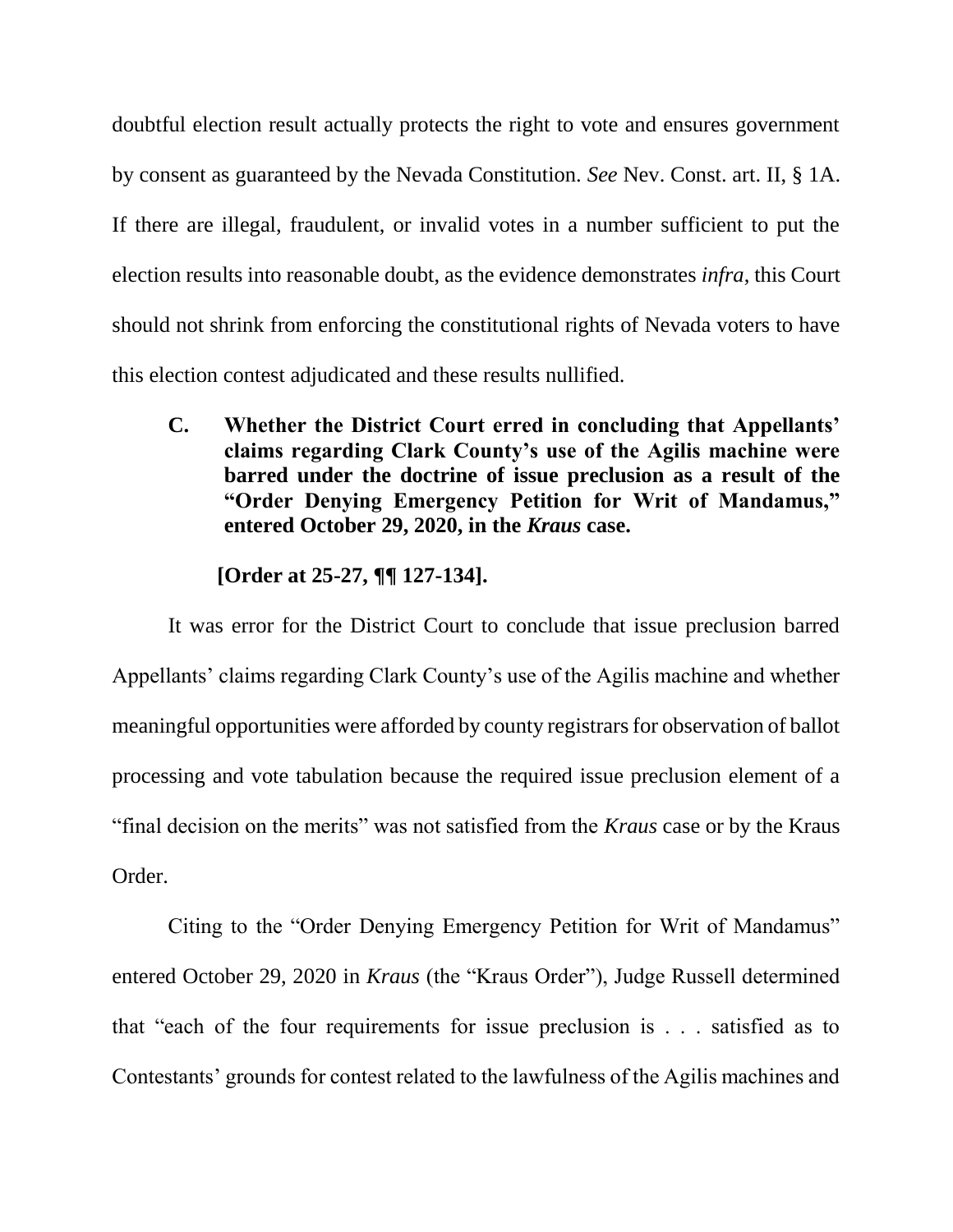meaningful observation of ballot tabulation." Order at 27, ¶ 133. Judge Russell further found that "issue preclusion provides alternative grounds to dispose of these issues[.]" *Id.* at ¶ 134.

In Nevada, "the following factors are necessary for application of issue preclusion: '(1) the issue decided in the prior litigation must be identical to the issue presented in the current action; (2) the initial ruling must have been on the merits and have become final; ... (3) the party against whom the judgment is asserted must have been a party or in privity with a party to the prior litigation' and (4) the issue was actually and necessarily litigated." *Five Star Cap. Corp. v. Ruby*, 124 Nev. 1048, 1055, 194 P.3d 709, 713 (2008), *quoting University of Nevada v. Tarkanian*, 110 Nev. 581, 879 P.2d 1180 (1994).

Defendants argued that issue preclusion applied to the Statement of Contest as to Clark County's use of the Agilis machine and the meaningful observation issue by virtue of the Kraus Order. In their Motion to Dismiss ("MTD"), however, Defendants argued exclusively the "finality" component of the second required element of issue preclusion, while ignoring the component that the decision be "on the merits." Defendants cited to *Kirsch v. Traber*, 134 Nev. 163, 166-67, 414 P.3d 818 (2018) for its discussion of when a judgment or decision becomes "final," and that case's reliance and adoption of the definition of finality from the Restatement (Second) of Judgments § 13 for the same, concluding on that basis that "[Kraus]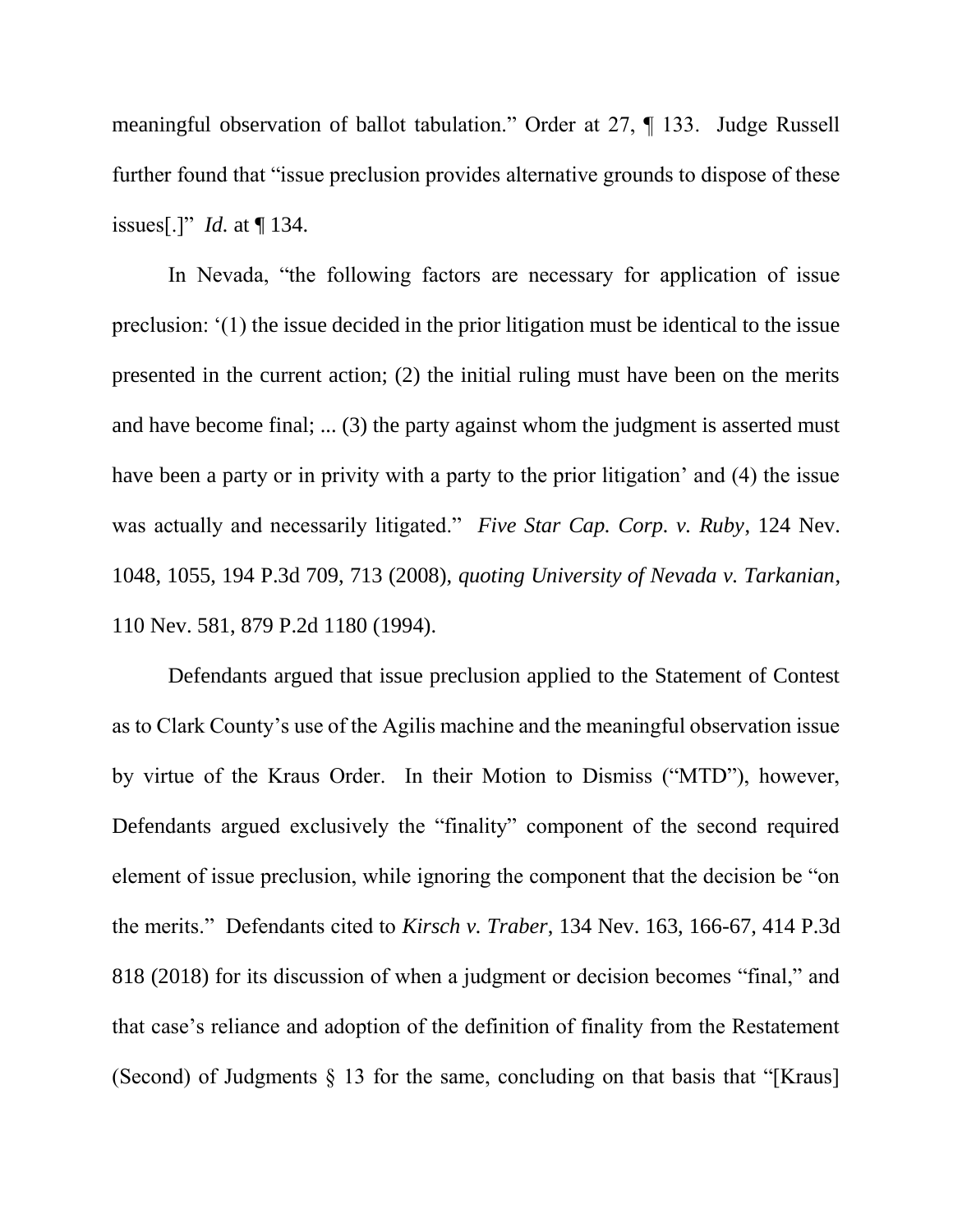constituted a final decision for purposes of issue preclusion." MTD at 10, ll. 14 –

17 -- 11, ll. 13. Defendants presented no analysis or argument as to whether the Kraus Order was a decision "on the merits," instead just including that phrase as an afterthought. Moreover, neither *Kirsch*, nor the Restatement (Second) of Judgments § 13, address when a decision is "on the merits."

In a wholesale adoption of Defendants' arguments set forth in both the MTD and their Trial Statement, Judge Russell entered the following finding in the Order:

This Court issued a thorough, well-reasoned opinion in *Kraus* denying petitioners mandamus relief, which constituted a final decision on the merits *because it was neither tentative nor subject to further determination*. *See Kirsch v. Traber*, 134 Nev. 163, 166-67, 414 P.3d 818, 821-22 (2018); *Hoffman v. Second Jud. Dist. Ct.*, No. 60119, 2013 WL 7158424, at \*4 (Nev. Dec. 16, 2013).

Order at 26, ¶ 130 (emphasis added).

Under *Kirsch*, cited by both Defendants and the Court, and the Restatement cited by Defendants, the factors of "tentative" or "subject to further determination" speak only to a decision's finality, not whether the decision was "on the merits."

In fact, the *Kraus* Order was not "on the merits," nor could it have been, because the District Court in *Kraus* determined that the Petitioners lacked standing – that there was no actual justiciable controversy. Kraus Order at 13, l. 13. The issue of standing is jurisdictional. Nevada law requires an actual justiciable controversy as a predicate to judicial relief. *Doe v. Bryan*, 102 Nev. 523, 525, 728 P.2d 443 (1986) (cited in the Kraus Order, at 6, ll. 10-12). Axiomatically, if an actual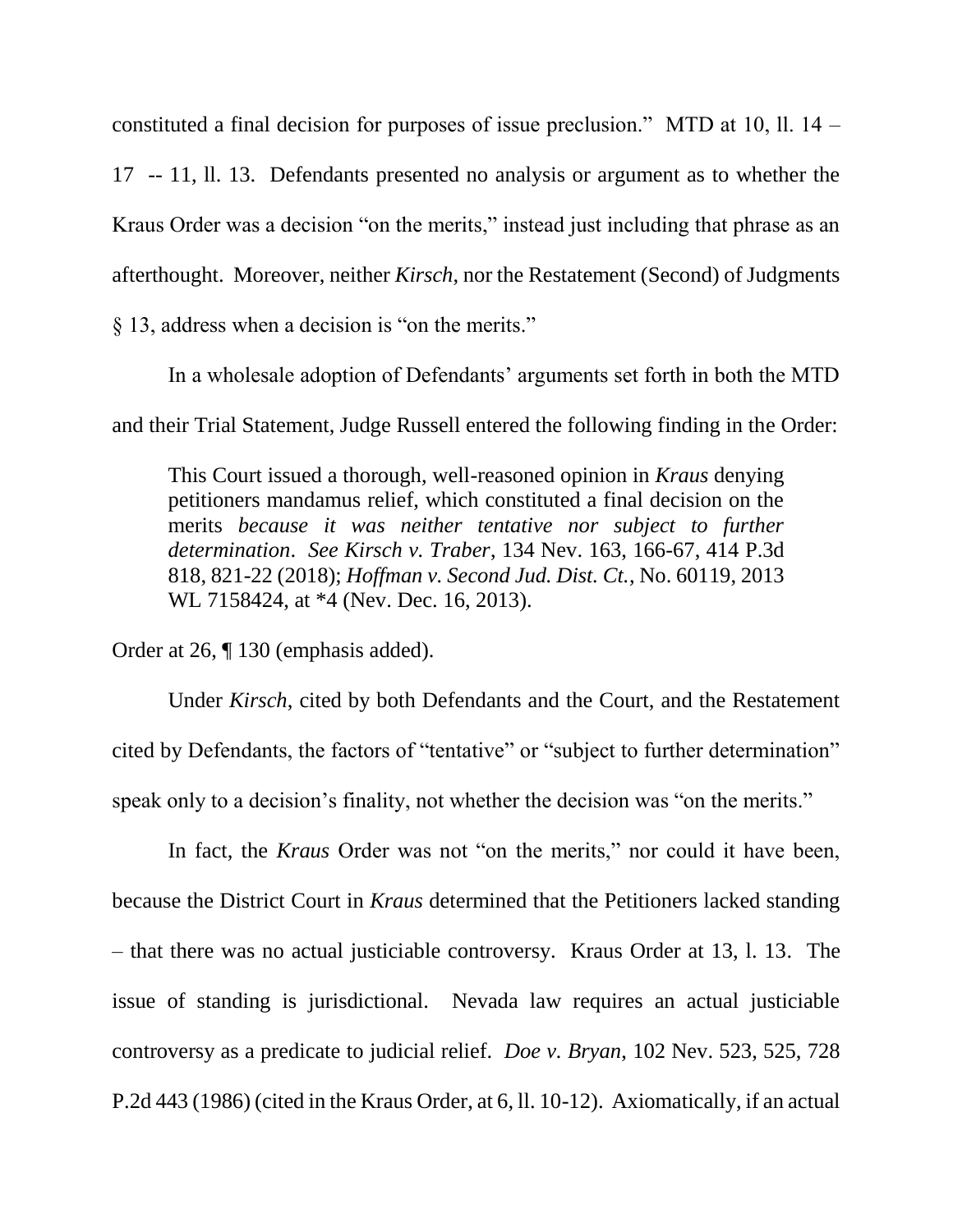justiciable controversy is a predicate to judicial relief, then no judicial relief can be granted without it. If a litigant does not present an "existing controversy," then the litigant has no standing to obtain judicial relief. *See Leavitt v. Siems*, 330 P.3d 1, n.1 (Nev. 2014).

By analogy to the federal system, a "court [must] satisfy itself of its jurisdiction over the subject matter [through standing] before it considers the merits of a case. 'For a court to pronounce upon [the merits] when it has no jurisdiction to do so, is . . . for a court to act *ultra vires*.'" *Ruhrgas AG v. Marathon Oil Co., et. al.* 526 U.S. 574 (1999), *quoting Steel Co. v. Citizens for a Better Environment*, 523 US 83, at 101-102 (1998).

Indeed, there could not have been a decision "on the merits" in *Kraus* because the District Court's inquiry necessarily ended when it determined that there was no standing and thus no actual justiciable controversy for which to enter relief. Without an actual justiciable controversy, the court lacks subject matter jurisdiction which, pursuant to NRCP 41(b), is specifically identified as a disposition that does *not* operate as an adjudication on the merits.

Thus, the second element of issue preclusion was not satisfied. The Kraus Order had no preclusive effect on the issues of Clark County's use of the Agilis machine and the meaningful observation issue in the present case.

**D. Whether the District Court erred in not finding that Clark County's use of the Agilis machine for mail ballot signature**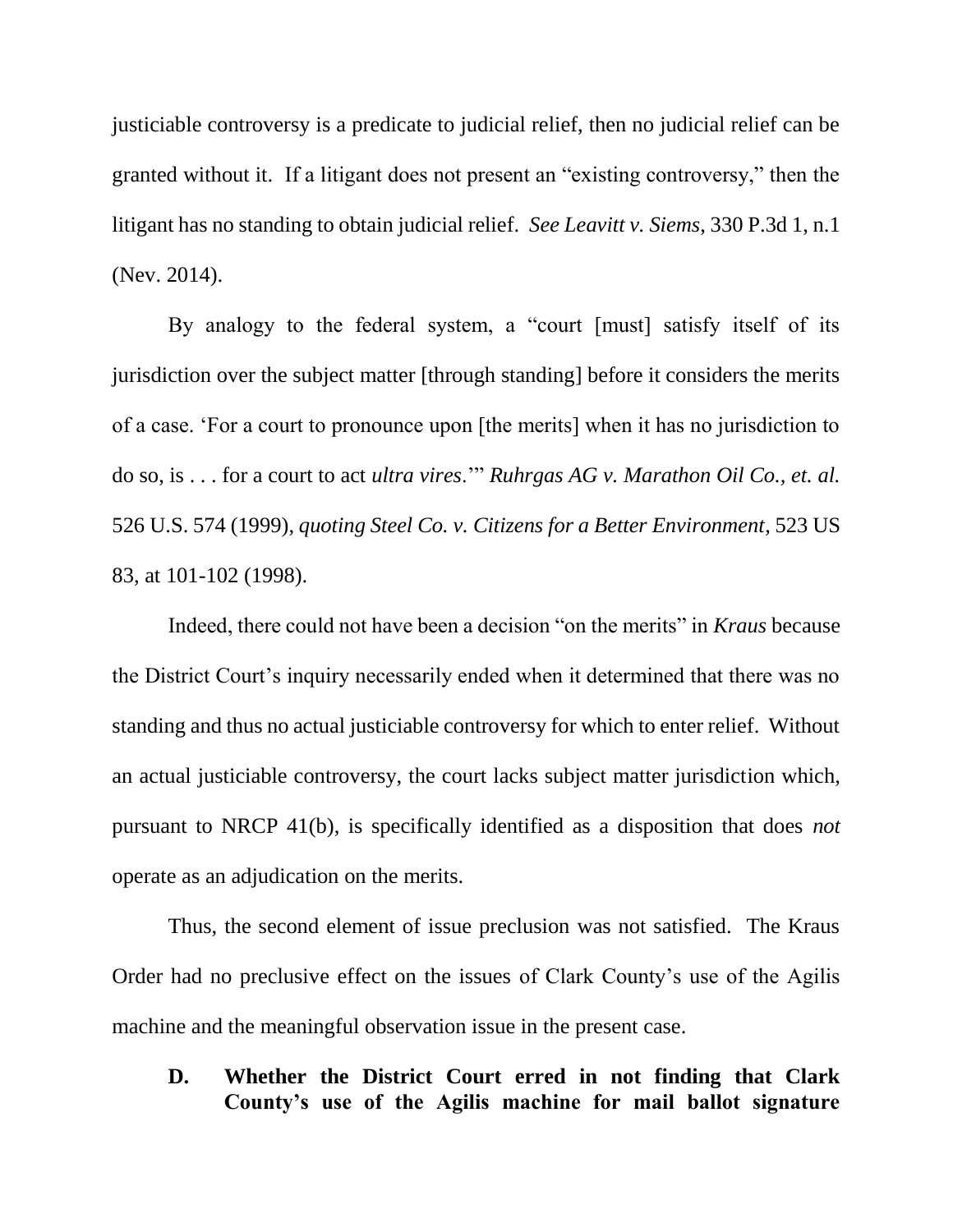### **verification purposes was a violation of NRS 293.8871.**

## **[Order at 5, ¶17; 9, ¶46; 30, ¶149; 32, ¶165]**

NRS 293.8874(1), as enacted in Assembly Bill 4, Sec. 4, 32d Special Session (Nev. 2020), requires "the clerk or an employee in the office of the county clerk shall check the signature used for the mail ballot in accordance with" detailed procedures. Those procedures do not include relying on artificial intelligence software to verify matching signatures. Moreover, neither the Election Ordinance of Clark County, nor the Nevada State Constitution, make any provision for the electronic verification of signatures. Rather, human verification is required in every instance.

In violation of Nevada law, the Clark County Election Department allowed the Agilis machine to solely verify 30% of the signatures accompanying the mail-in ballots without ever having human eyes inspect those signatures. While the use of electronic means (e.g. the Agilis machine) is permitted under NRS 293.8871 for ballots to be "processed and counted," there is no authority for the proposition that the term "processed" is the equivalent of signature checking. Law school basics of statutory construction and interpretation compel the conclusion that "processed" must not include signature checking, because there is a subsequent statutory section – NRS 293.8874 – that specifically and solely addresses the issue and procedure for checking mail ballot signatures. That process involves human eyes. Nowhere in that section does it specifically authorize electronic means for signature checking,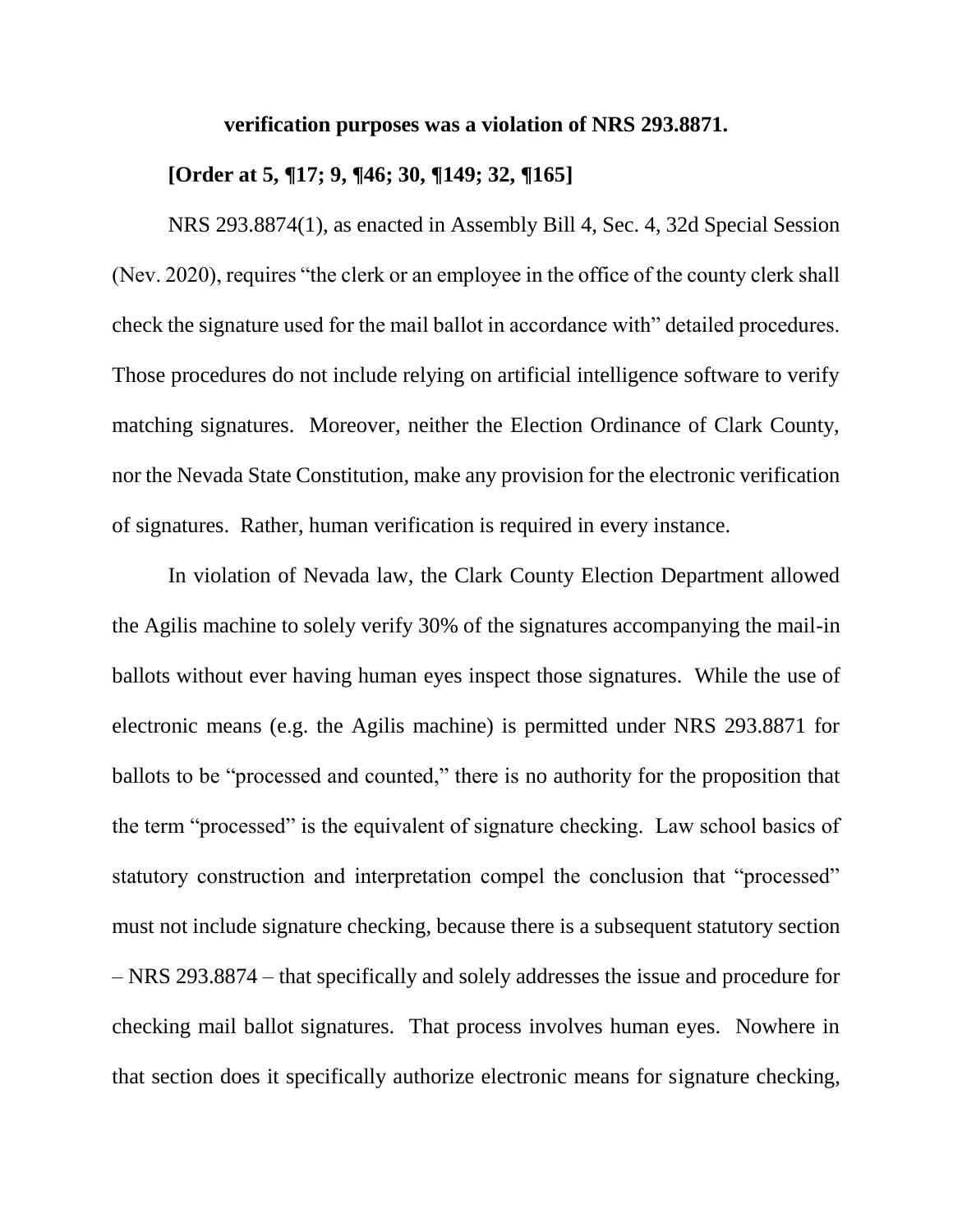nor does it state that "processing" and "signature checking" are the same thing.

**E. Whether the District Court erred by failing to enforce the express and unambiguous language of NRS 293.8874(1)(a) which requires a review of a mail in ballot signature against "all signatures of the voter available in the records of the clerk" and by allowing both the Agilis machine and human signature verifiers in Clark County to verify signatures on hundreds of thousands of mail in ballots by reviewing only one signature on file with the clerk.**

## **[Order at 5, ¶17; Pg. 9, ¶46; Pg. 11, ¶53. Pg. 15, ¶76; Pg. 30, ¶149]**

Even if the Agilis machine were legally allowed by NRS 293.8871 to perform signature verification without human review (it is not), it was not exempt from complying with the other signature verification requirements of Nevada law.

NRS 293.8874(1)(a) mandates that mail in ballot signatures be checked against "*all* signatures of the voter in the records of the clerk" and not just one signature. It is undisputed, however, that the Agilis machine was incapable of checking the ballot signature against more than one signature. These facts were established through the testimony of two adverse witnesses - Joe Gloria, the Clark County Registrar of Voters, and Jeff Ellington, the President of Runbeck Election Services who sold the Agilis machine to Clark County. It is also undisputed that the Agilis verified signatures on over 130,000 ballots by checking the ballot envelope signature against only a single signature on file with the clerk and not all signatures. Depo. J. Gloria at 15:6-16, 22:17-20; 19:10-23; 23:8-17; Depo. J. Ellington at 34:22- 25; 35:1-5, 11-15; 59:8-25; 60:1-25; 61:1-25.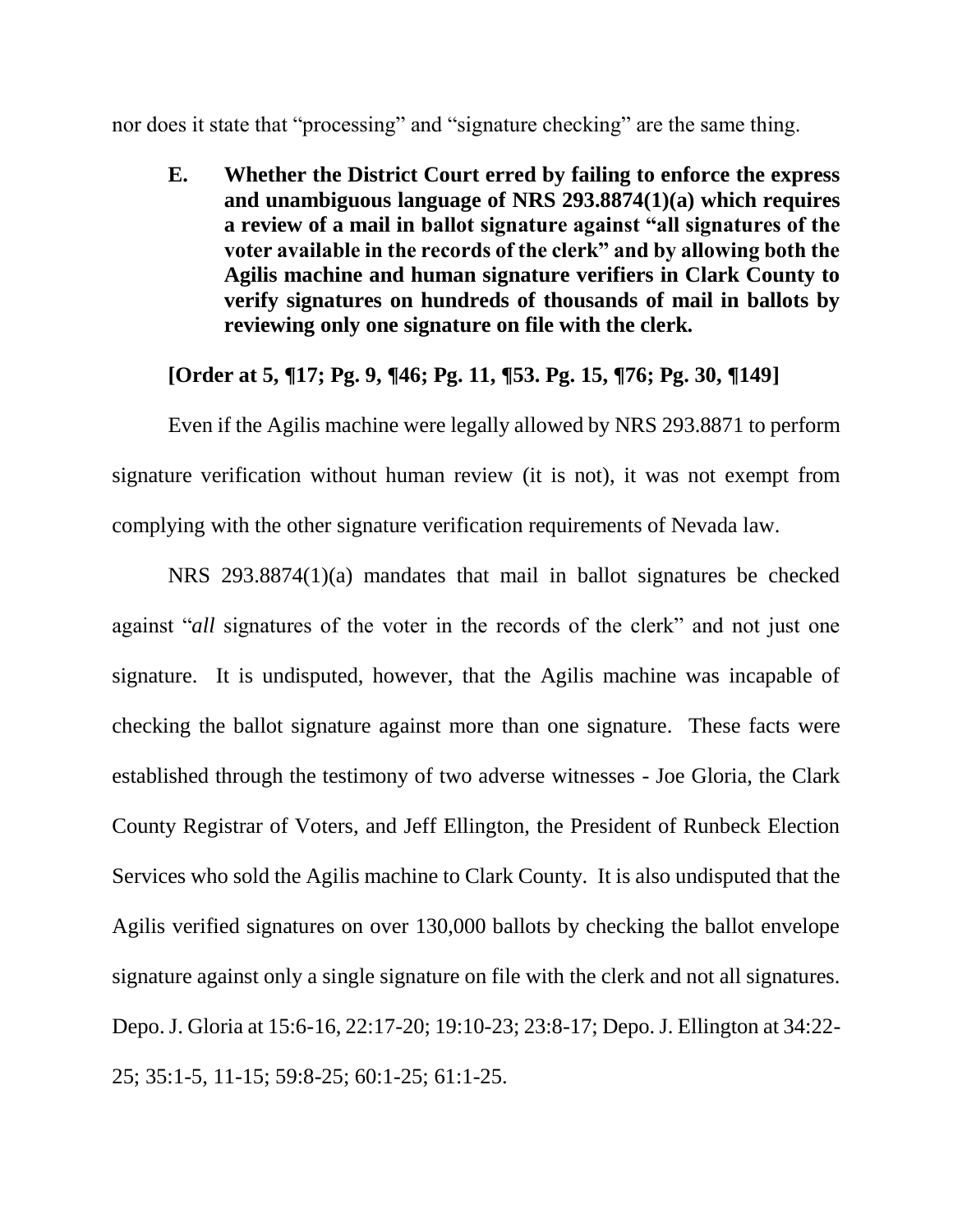The District Court completely ignored these facts and failed in any way in its order to discuss the statutory mandate to check mail in ballot signatures against all signatures on file.

Furthermore, it was not just the Agilis that violated NRS 293.8874(1)(a). Joe Gloria admitted that the Clark County humans did not follow NRS 293.8874(1)(a) mandates during the first phase of signature review of the mail in ballots that were rejected by the Agilis. Rather, the testimony of Mr. Gloria was that the first phase human signature verifiers in Clark County only checked the mail in ballot signature against the same single reference signature that the Agilis looked at. It was only when a mismatch in phase one caused a signature to go to a phase two human review that all signatures of the clerk may have been referenced and compared by Clark County. As a result, in addition to the 130,000 signatures verified improperly by the Agilis in express violation of the statutory requirements, there were tens and perhaps hundreds of thousands of additional improperly verified signatures by human verifiers in Clark County.

These blatant and direct violations of the statute amount to malfeasance, errors in the administration of the election by Clark County and invalid ballots being counted in the hundreds of thousands by Clark County.

**F. Whether the District Court erred in refusing to consider declarations, expert reports and other significant relevant evidence.**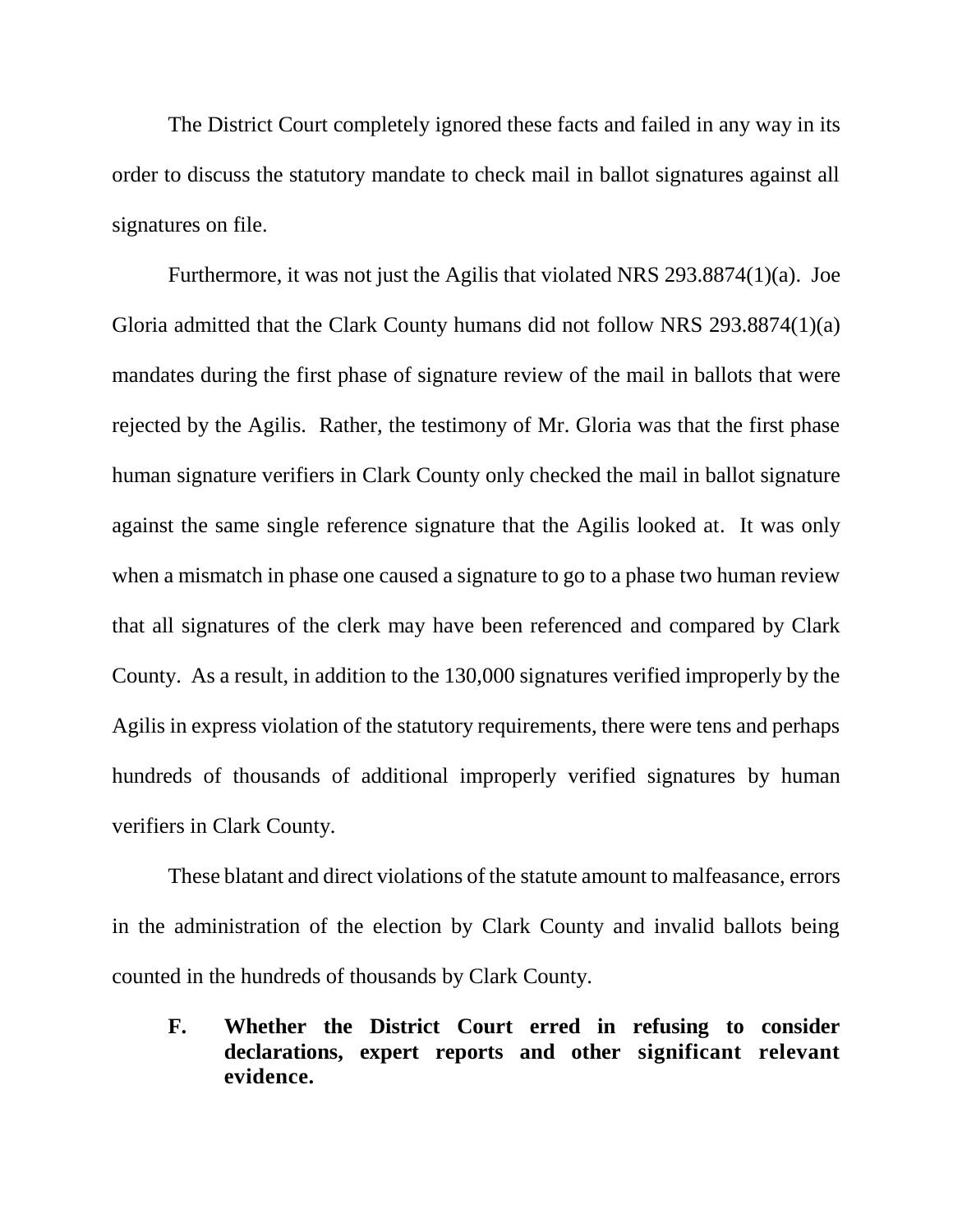## **[Order at 12, ¶57-59, ¶61, ¶63; 13, ¶65-66; 16, ¶81, ¶83; 17, ¶87, ¶89; 18, ¶94; 19, ¶97; 20, ¶101, ¶103; 21, ¶¶107-108; 22, ¶¶111-112; 24, ¶120; 25, ¶125]**

The District Court's Order is silent on the evidence submitted by Appellants because the District Court improperly ignored and failed to consider most, if not all, of Appellants' evidence. In particular, the Court improperly ignored the testimony of Appellants' expert witnesses—Scott Gessler, Jesse Kamzol and Michael Baselice. These three witnesses were highly qualified, grounded their opinions in sound scientific methodologies, and offered valuable expert testimony based on decades of experience and research.

Mr. Gessler provided unrefuted and persuasive testimony that the Nevada rejection rate for mail in ballots was not believable and should have been at least 4% (26,800 ballots), and not a mere 1%. Mr. Kamzol's data analysis showed invalid ballots of various types ranging from 20,000 to over 100,000. Mr. Baselice supervised an extensive phone survey of Nevadans who voted by mail and concluded that thousands of those alleged voters did not cast ballots.

Despite this, the District Court improperly concluding that *all* of Appellants' experts' testimony was irrelevant or of little evidentiary value, while simultaneously stating that *all* of Appellees' experts' testimony was persuasive and of significant evidentiary value. This is particularly problematic given that Appellees' expert did not understand the difference between allegations and evidence and applied the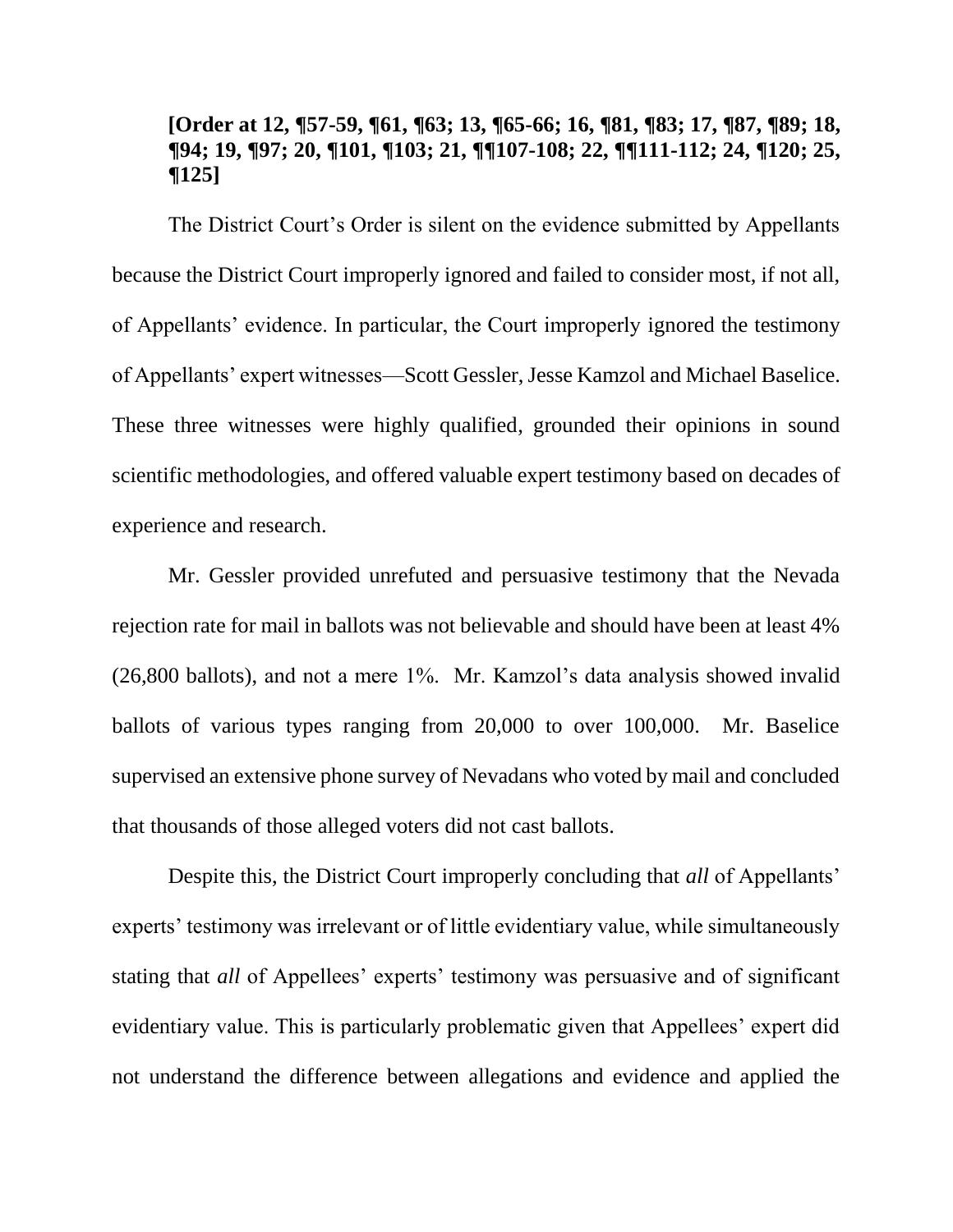wrong standard of proof in reaching his conclusions.

#### **1. Scott Gessler**

Appellant's expert witness Scott Gessler was highly qualified to provide expert testimony in the area of election administration, election worker staffing issues, proper auditing and utilization of the Agilis machine for signature verification, training of election personnel, human signature verification of mail in ballots, election observation and the typical rejection rate for mail in ballots in high volume mail in ballot states.

Mr. Gessler's expertise was extensive and compelling. There was no basis for the court to find all of his opinions and conclusions to be "unsound" and to completely disregard his testimony and his report. Order at 13, ¶ 66.

Mr. Gessler received a B.A. from Yale University, a J.D. from the University of Michigan Law School, and an M.B.A. from the J.L. Kellogg School of Management at Northwestern University. He also served as the Colorado Secretary of State from January 2011 until January 2015. In Colorado, the Secretary of State serves as the state's chief election officer. In that capacity, Mr. Gessler's responsibilities included: supervising the conduct of primary, general, congressional vacancy, and statewide ballot issue elections in Colorado; enforcement of the Colorado election code; interpretation of the election code and promulgation of statewide regulations; statewide coordination and compliance with all federal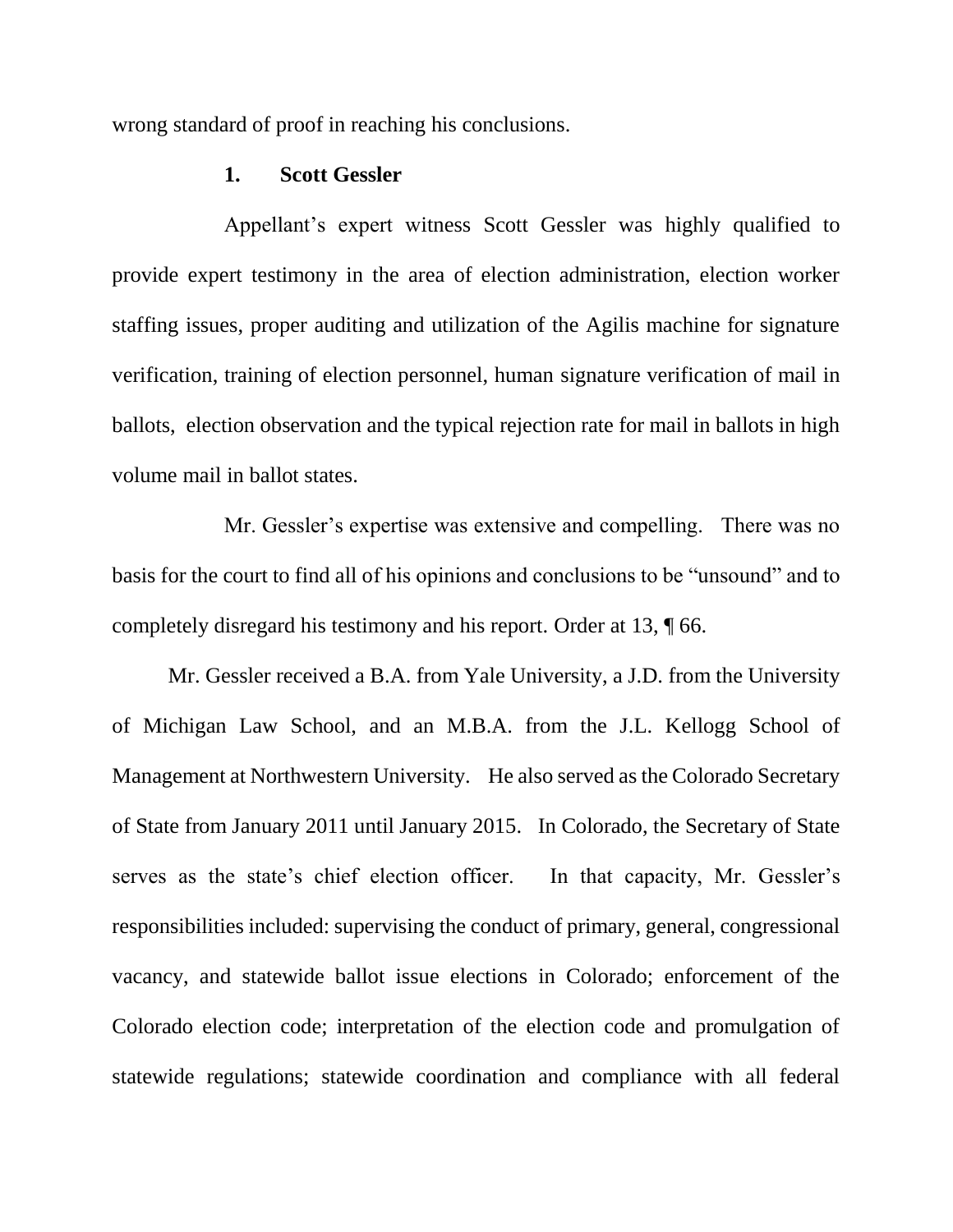election laws, including the Voting Rights Act ("VRA"), the National Voter Registration Act ("NVRA"), the Help America Vote Act ("HAVA"), and the Uniformed and Overseas Citizens Absentee Voting Act ("UOCAVA"); training, review, and oversight of local countywide election officials and local election practices and procedures; maintenance and modifications to the statewide voter database and state voter registration systems, maintenance of the statewide voter rolls, testing and certification of voting equipment, implementation and enforcement of campaign finance laws, and development of election policies; development of statewide election legal strategy and responses to legal actions; and management of office personnel, policies, and procedures.

As Secretary of State for Colorado, Mr. Gessler implemented various new programs and initiatives involving the administration of Colorado's elections. These included:

a. Participation in Election Registration Information Center ("ERIC") program, launched by the Pew Charitable Trusts. As Secretary of State, I evaluated the ERIC program and ensured Colorado was one of the very first states to join. During my time Colorado served as one of the first states to use voter registration and driver's license matching to improve voter registration efforts, as well as improve the accuracy of voter rolls.

b. Development of a program to remove non-citizens from the voter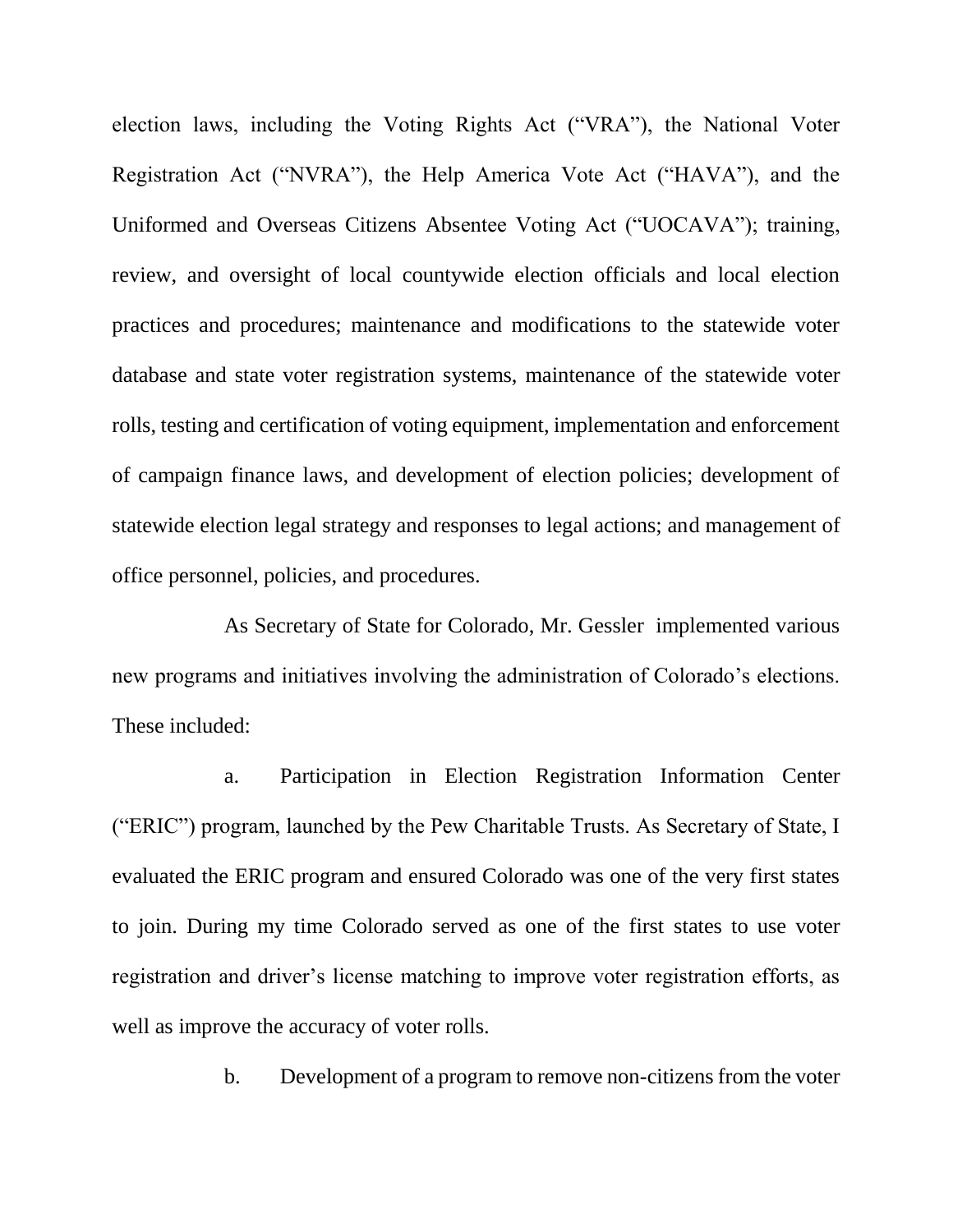registration rolls. During my time as Secretary of State, Colorado became the first state to match driver's license and voter roll information to identify potential noncitizens on the voter rolls, and Colorado and Florida were the first two states to obtain access to the Systematic Verification for Entitlements ("SAVE") program for purposes of maintaining voter rolls.

c. A re-evaluation and adjustment to Colorado's procedures for removing the names of deceased voters from the voter registration database.

d. The expansion and rebuilding of online voter registration in Colorado, which enabled voters not only to register online but also to maintain their registration records online and remove their names from Colorado's voter rolls. To my knowledge, this system has been the most popular and heavily used system nationwide, from 2012 until the present. For this, Colorado was awarded the 2013 "State Technology Innovator Award" from the National Association of State Chief Information Officers.

e. The review of all election procedures and the implementation of process mapping to improve and refine statewide and local procedures for election administration. This includes voter list maintenance and voter registration procedures and policies.

f. A complete rewriting and streamlining of Colorado's election regulations.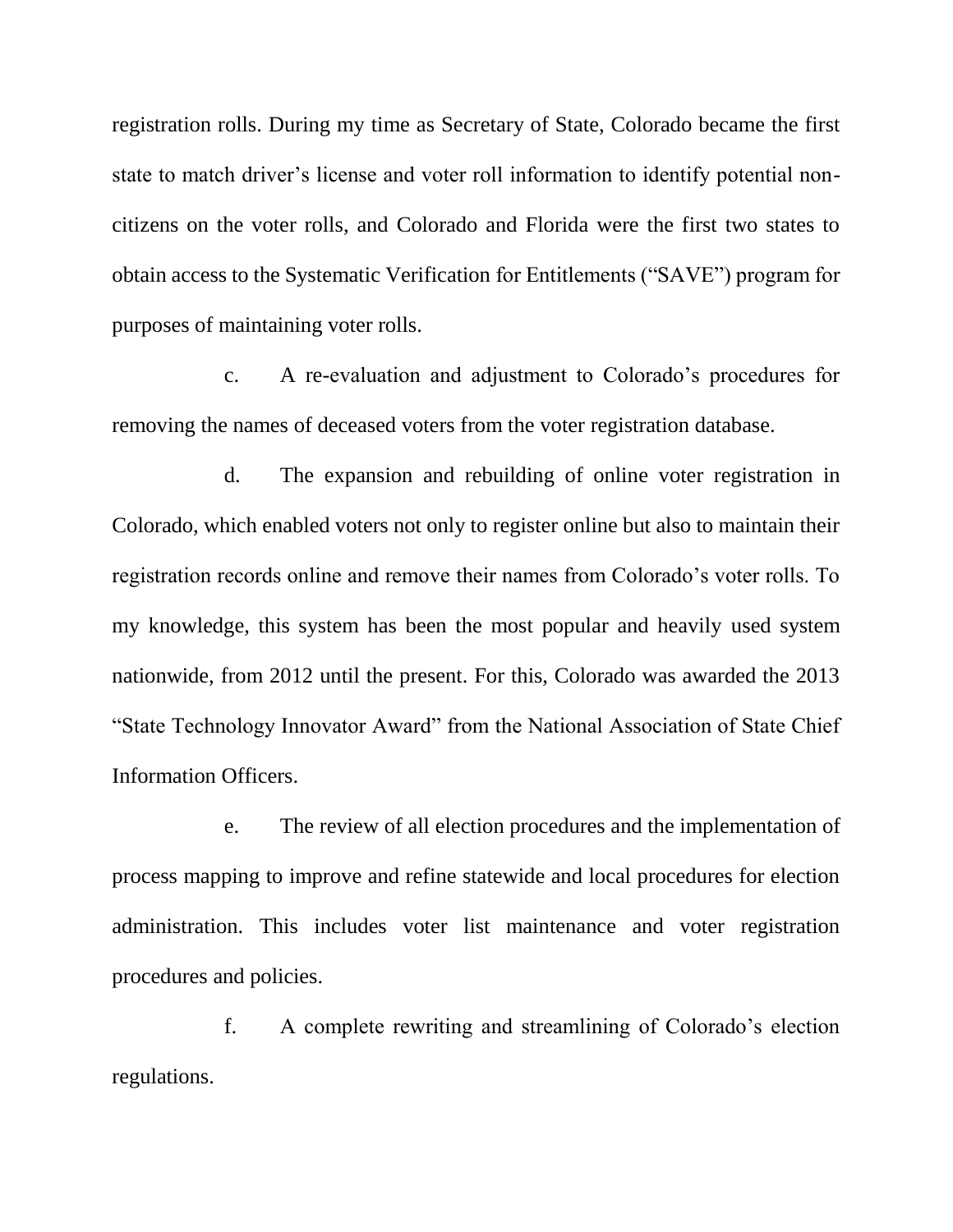g. Implementation of Colorado's transition from in-person voting to a statewide vote-by-mail system. Prior to 2013, Colorado had an in-person voting system. In 2013 Colorado enacted a universal vote-by-mail system, and starting in late 2013 Colorado election officials sent ballots by mail to active voters, all of whom had the opportunity to vote by mail. As Colorado's chief election officer, I implemented the new legislation and oversaw Colorado's transition to an all-mail ballot state.

h. In response to new legislation, the development of an online, statewide electronic poll book and real-time access to the statewide voter database, to allow election-day voter registration and voting throughout the state. Colorado developed this complete system overhaul in nine months and at the time was the only state to have such a system.

i. Development of new online training programs for the public and for local election officials. For this program, Colorado won the 2014 "Ideas Award" from the National Association of Secretaries of State.

j. Development and implementation of the "Accountability in Colorado Elections" ("ACE") program, which provides online, interactive maps for election information, including voter registration statistics, registration by districts, voter turnout, election cost statistics, and county election activity and legal compliance information. For this project, Colorado was a finalist for the 2016 "Ideas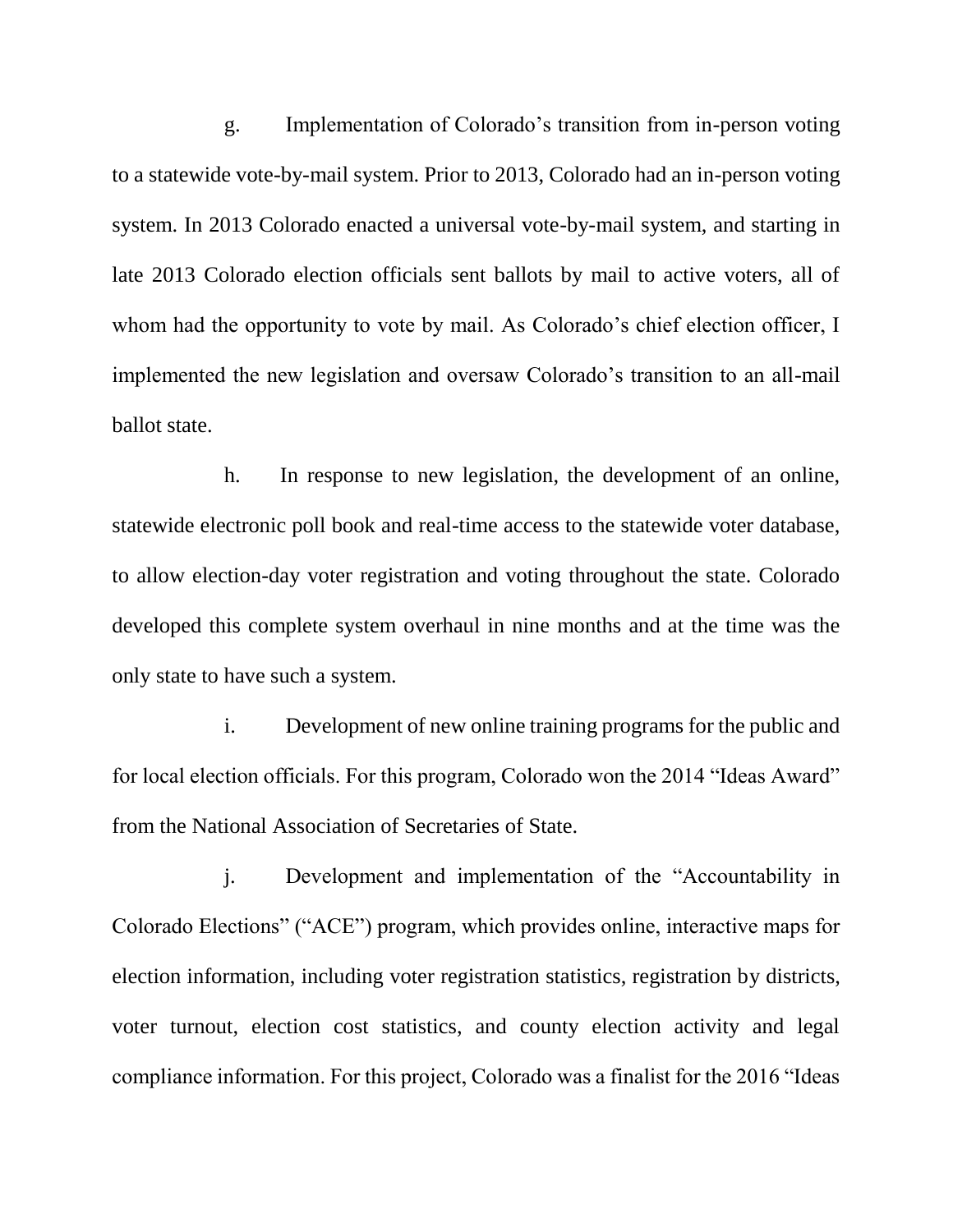Award" from the National Association of Secretaries of State.

k. The launch and improvement of a statewide electronic delivery system for ballots to military and overseas civilian voters, which resulted in a substantial increase in military and overseas civilian voter turnout.

Mr. Gessler's offered and explained the following opinions and conclusions in his report and at his deposition. None of these opinions and conclusions was challenged or refuted in any material way by Respondents, including his opinion that Mr. Gessler provided unrefuted and the Nevada rejection rate for mail in ballots was not believable and should have been at least 4% (26,800 ballots), and not a mere 1%.

Mr. Gessler's other unrefuted opinions included the following:

1. Nevada's decision in early August to conduct a universal mailballot system did not allow enough time to implement a reliable system.

2. A signature rejection rate of one percent is very unlikely, in light of the poor quality of Nevada's signature exemplars.

3. Evidence shows that Nevada had sloppy voter rolls, which severely undermines the reliability of an all-mail ballot election

4. Alarming reports of systemic problems, combined with the lack of watcher access, indicates that Nevada's election was marred by system problems.

### **2. Jesse Kamzol**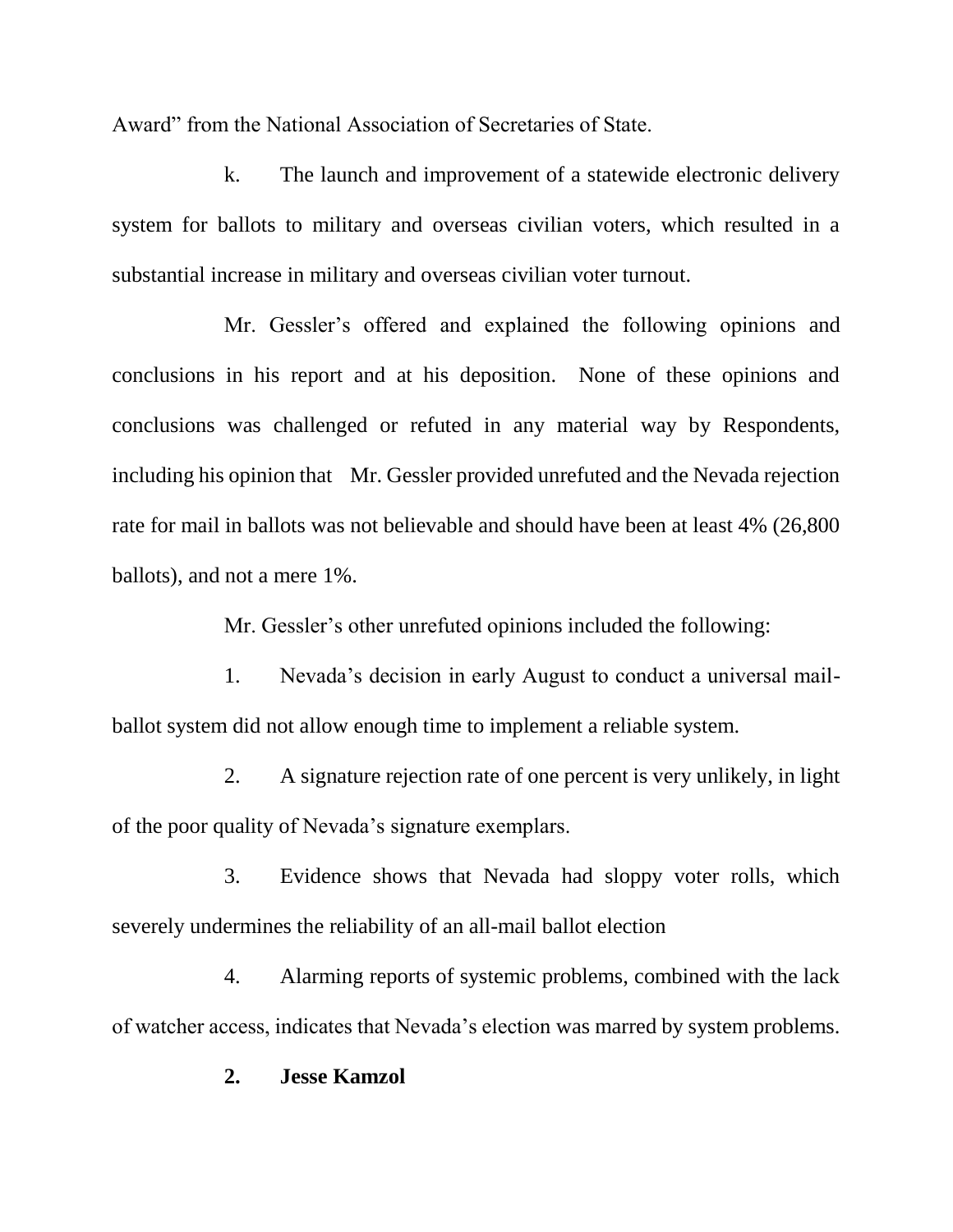Jesse Kamzol gave credible and reliable exert testimony on the subjects of data science and analysis by analyzing the lists of individuals who voted on the Election and crosschecking it with other sources to identify voters who voted from non-Nevada addresses, including those who had notified the U.S. Postal Service that they had changed their address to an out-of-state address, non-existent addresses, non-residential addresses (i.e. vacant property or a commercial address), deceased voters, and voters who cast more than one ballot. Each of these categories is comprised of improper or fraudulent votes, ballots that should not have been cast or counted. That they were disenfranchised honest voters by cancelling out their votes by allowing the improper ballots.

Mr. Kamzol explained his experience and methodology clearly in his deposition. He has substantial experience in using data sets to learn information about consumers and voters. Specifically, he has knowledge about cross-referencing various data sets so as to obtain more specific information about a particular individual than would otherwise be available with a single data set (such as the voter rolls). Exhibit 120, Kamzol Dep.  $11:14 - 12:12$ . This allowed Mr. Kamzol to use multiple data sets to determine which voters cast multiple ballots, voted from ineligible addresses, voted after moving out of Nevada, or had a ballot cast on their behalf after they were deceased. Exhibit 120, Kamzol Dep. 22:11-42:17. As Mr. Kamzol explained in his deposition, he uses various methodologies to ensure that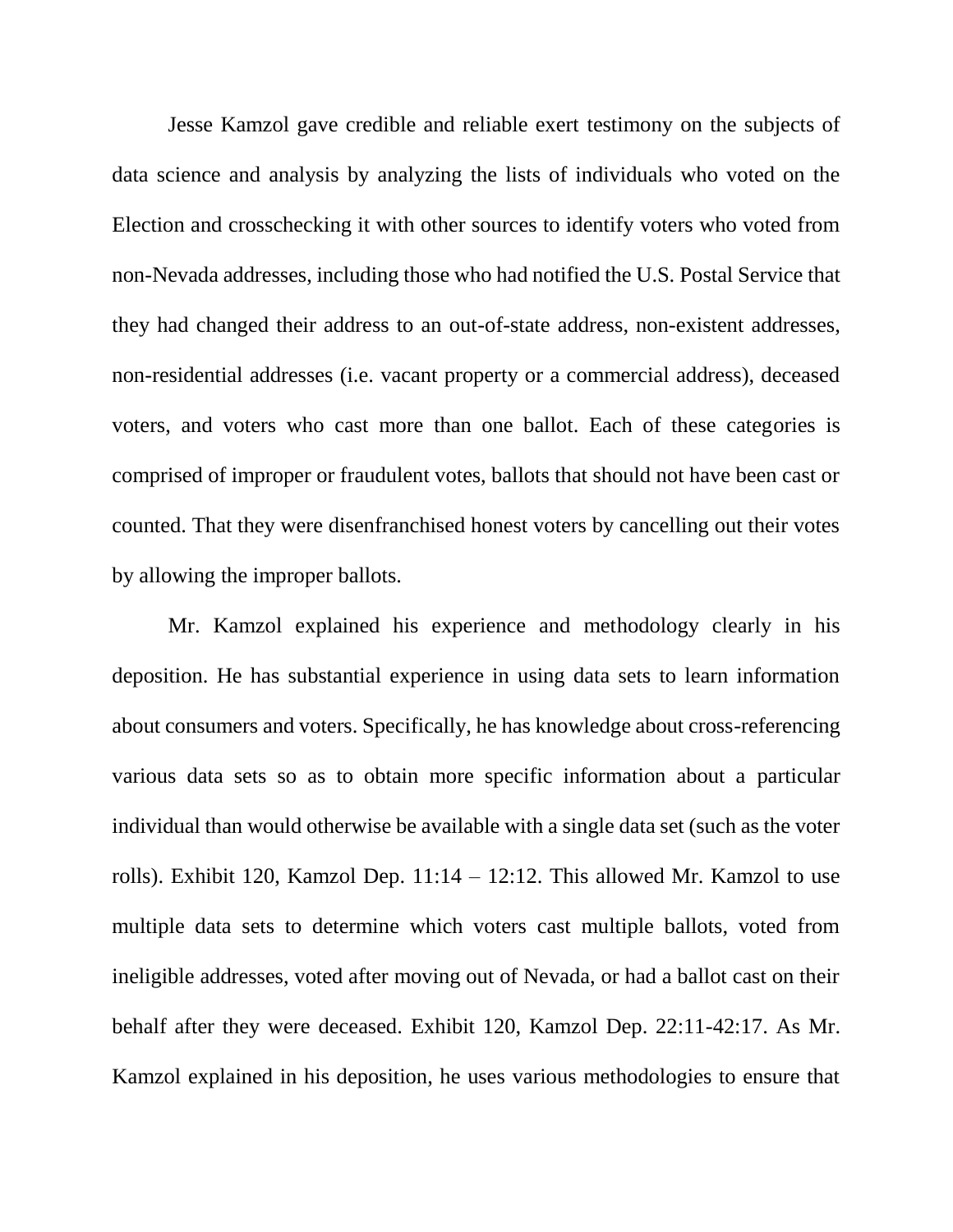the matching is accurate and complete. Exhibit 120, Kamzol Dep. 93:19 – 95:9. He also erred on the side of caution and removed matches that were doubtful. Exhibit 120, Kamzol Dep. 42:21 – 42:25. He testified that he also used a proven methodology of canvassing matches by person and by telephone so as to confirm the accuracy of a data set. Exhibit 120, Kamzol Dep.  $36:20 - 22$ ;  $39:22-25$ . He further explained that he was confident in his result up to a margin of error of plus or minus five percent and that all of his decisions were made to a reasonable degree of certainty. Exhibit 120, Kamzol Dep. 56:24 – 57:7; 20:4-7.

Pursuant to the *Hallmark v. Eldridge* test, Mr. Kamzol was qualified to give expert testimony. 124 Nev. 492, 498 (2008). Likewise, the relevant factors show that Mr. Kamzol's testimony should have been given far greater weight than given by the District Court. *See Higgs v. State,* 126 Nev. 1043 (2010). Jesse Kamzol's expertise was shown by his substantial work experience, practical experience in that field, especially in regard to matching data sets.

Mr. Kamzol's testimony was helpful to the trier of fact because his experience in matching data sets was subject to testing and was tested and is generally accepted in his community. The testimony is based on particularized facts, specifically various data sets that were then confirmed with the list of voters who participated in the Election. Mr. Kamzol explained that his methodology for matching data resulted in a margin of error of less than 5 percent. Mr. Kamzol also provided the basis for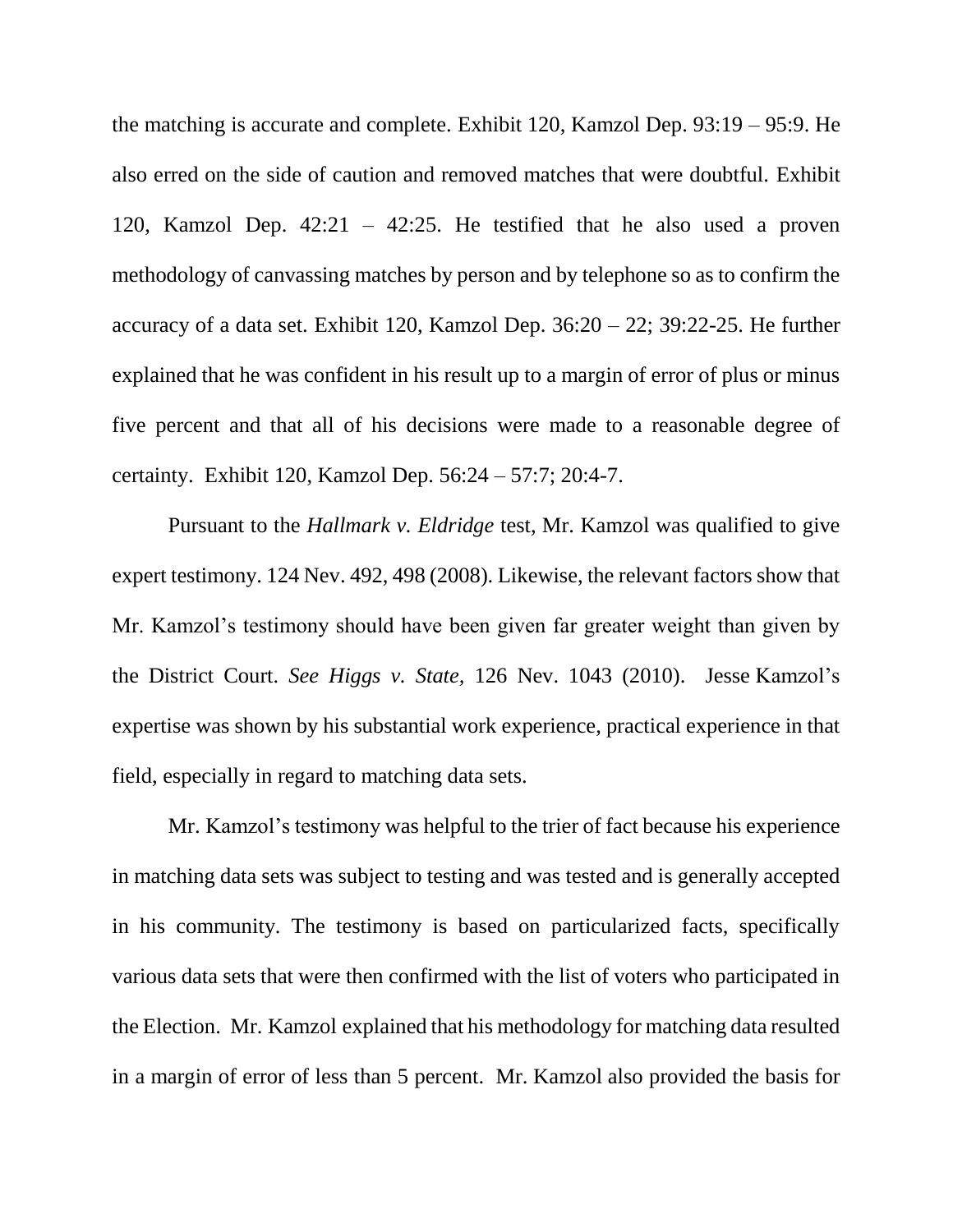his conclusions by naming the data sets he analysed, which allow others to verify his data.

The District Court also wrongfully denied the Kamzol supplemental declaration because Contestants offered him for a subsequent deposition. Mr. Kamzol rendered supplemental opinions based data as to non-U.S. citizens who obtained identifications through a Department of Motor Vehicles subpoena. By cross-referencing that data with the voter rolls, Mr. Kamzol was able to identify 3,987 non-U.S. citizens who voted in the Election. The DMV did not produce the data underlying the supplemental declaration until roughly the same time as Mr. Kamzol's deposition, meaning that he did not have any time to cross-refrencing the subpoenaed material before his deposition; it was not Contestants' fault that they did not receive the subpoenaed data earlier and the District Court's refusal to consider the evidence left Contestants with evidence obtained during an extremely abbreviated discovery period that was impossible to use to advance their claims. (See Hearing Transcript, p. 11.) Rather than permit him to be cross-examined on short notice or after hours, the district court erroneously struck the declaration, thereby unfairly excluding evidence that was critical for Contestants' claims. *Hansen v. Universal Health Servs. of Nevada, Inc*., 115 Nev. 24, 29, 974 P.2d 1158, 1161 (1999).

#### **3 Michael Baselice**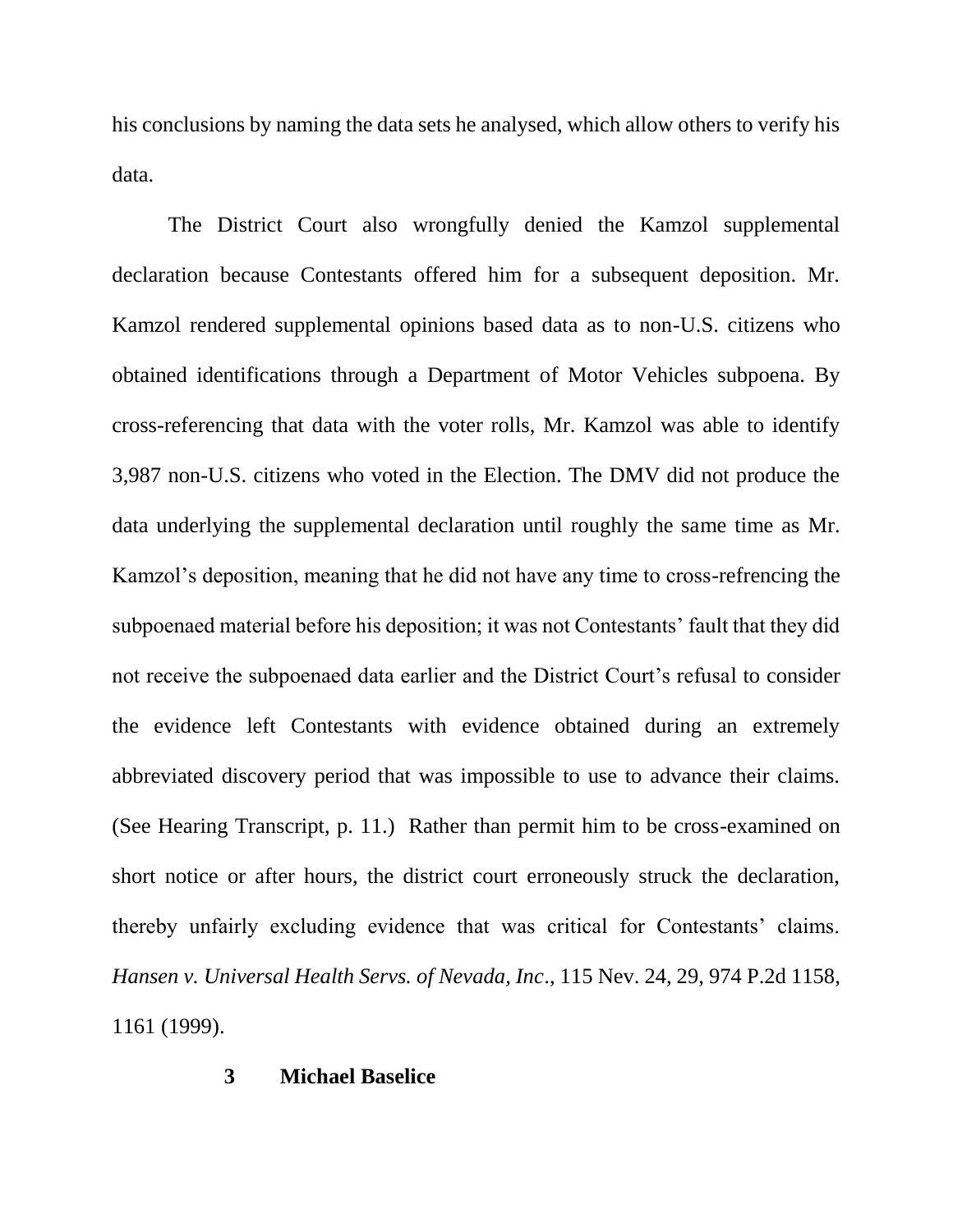It was error for the Court to completely dismiss and disregard all testimony and opinions from Mr. Baselice. He was qualified and his opinions were valid. The main criticism of Mr. Baselice was that he could not explain precisely the source of the phone numbers he used to enhance the voter registration list that he used for his phone survey. While answering this question would have been ideal, the failure to answer did not call into question his entire survey and all of his opinions. Moreover, defense expert, Dr. Michael Herron, acknowledged that the concerns about not knowing the source of the phone numbers was largely alleviated by the fact that the phone surveyors asked each respondent his or her name and confirmed that it was the Nevada voter they thought they were speaking with before proceeding with the survey. In other words, the concern about the phone list being inaccurate was alleviated by respondents confirming their name at the beginning of the phone call.

### **4. Other undisputed testimony.**

The District Court failed to consider undisputed evidence that voting machines used in Clark County during in person voting lacked security and exhibited troubling irregularities. Two separate, unrelated whistleblowers came forward offering credible, undisputed testimony of the lack of security measures on the voting machines and eye witness observation of vote totals changing from the end of voting on one day to the start of voting the next day. The Order did not even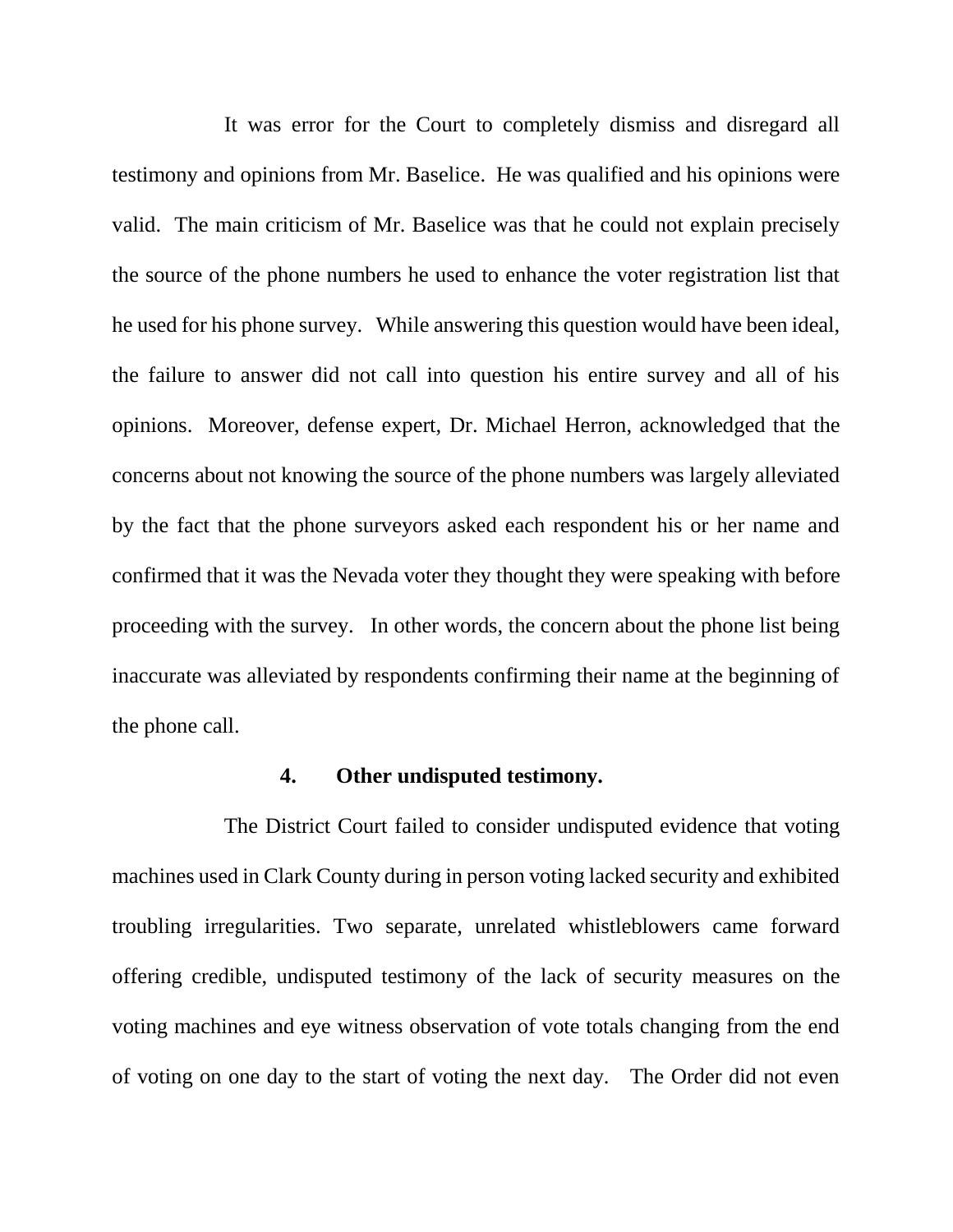address these undisputed facts that called into account unexplained voting irregularities and the totality of the circumstances regarding the unreliable vote totals.

Whistleblower 1, pursuant to order of the District Court, is identified as John Doe 1. As laid in his declaration and then his deposition, John Doe 1 is an IT professional and his job duties as a poll worker included maintaining the electronic voting machines during early and day of in-person voting, and registering vote totals after voting concluded each day and before it started in the morning. Ex. 60, John Doe 1 Decl., ¶¶2, 3, 7-10; Ex 123, John Doe 1 Deposition, 7:1-17, 8:18-9:2. Whistleblower 2 was also an IT professional and had similar job duties during the election. Ex. 62, Montenegro Decl., ¶1, 8. Whistleblower 1 and Whistleblower did not know each other.

Whistleblower 1 testified that the electronic voting machines did not have any security, let alone adequate security, including lack of adequate password protection and no data encryption. Ex. 60, John Doe 1 Decl., ¶6, 12, 15; Ex 123, John Doe 1 Deposition, 12:20-13:25, 26:2-27:12. The lack of security made the machines and the vote totals susceptible to change. *Id.* Mr. Montenegro also confirmed that the electronic voting machines and vote totals were susceptible to manipulation. Ex. 62, Montenegro Decl., ¶4-6.

Whistleblower 1 also testified that the voting data (including vote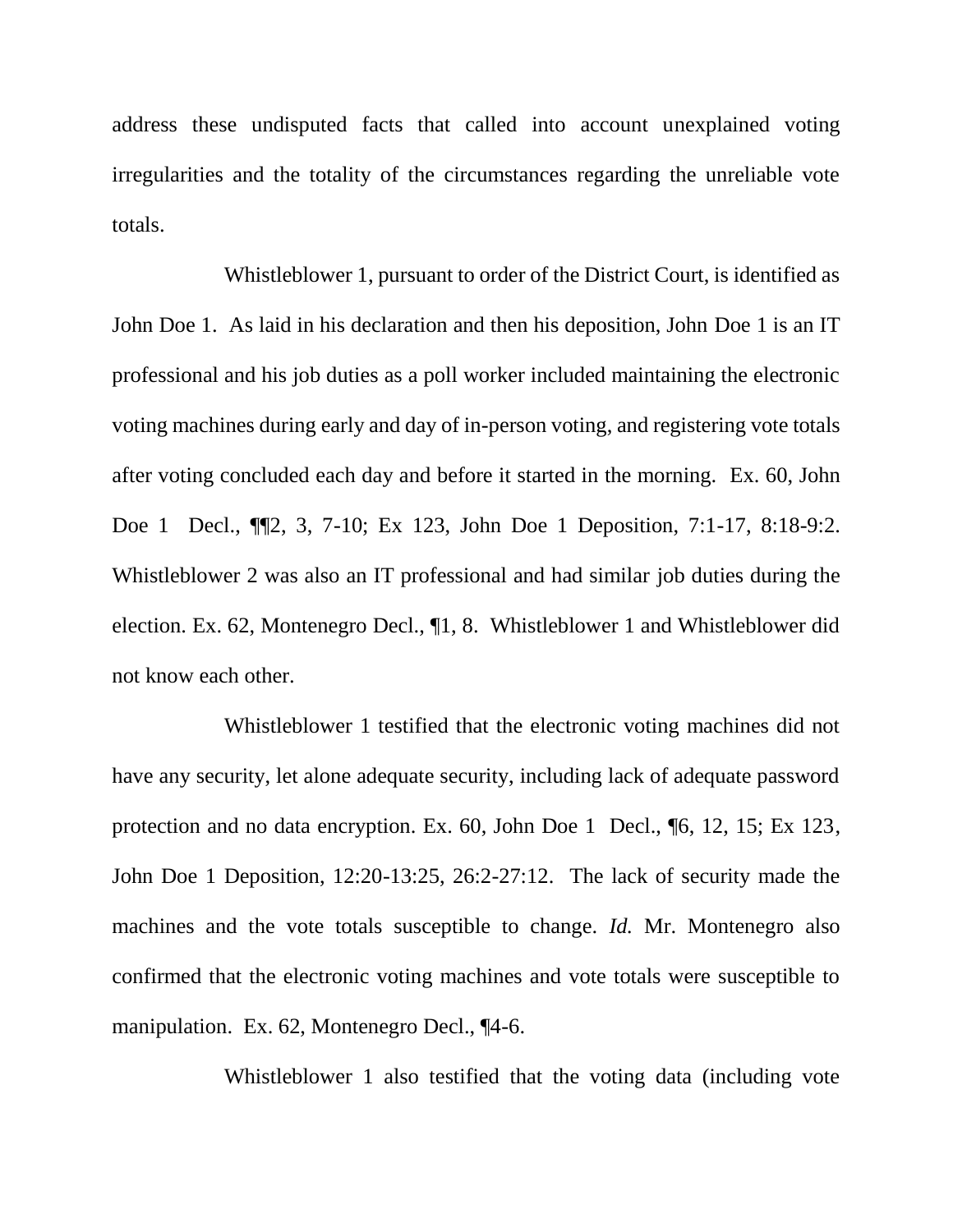totals) from each voting machine is stored on a removable USB drive. Whistleblower 1 was able to observe one of the USB drives and confirmed that it contained no password protection or data encryption, allowing it be altered with minimal computer and/or hacking skills. During in-person early voting, Whistleblower 1 was required to remove USB drives from the electronic voting machines each night and log the machine's vote totals (hand write) on a sheet of paper that was turned into the election department. There were multiple days where the total vote counts provided on the pre-printed log sheet in the morning did not match the vote counts provided to the election department the night before. On some days, the vote totaled more than the machine had logged; and on some days, the vote total was less. In other words, votes appear to have been added to or deleted from these drives overnight during the early voting period. Ex. 60, John Doe 1 Decl., ¶8- 11; Ex 123, John Doe 1 Deposition, 9:16-11:3. Mr. Montenegro confirmed the vote totals on the voting machines did not match up the external record. Ex. 62, Montenegro Decl., ¶9.

## **G. Whether the District Court erred in its reliance on the testimony and opinions of Dr. Michael Herron.**

**[Order at 6, ¶¶ 21-22; 13, ¶¶ 70-71; 14, ¶¶ 72-75; 15, ¶¶76-77; 15, ¶¶79]**

It was error for the Court to consider and rely on the opinions of defense expert Joe Herron for three fundamental reasons: (1) Mr. Herron mistakenly thought that Contestants' evidence was in the pleading and based his conclusions on lack of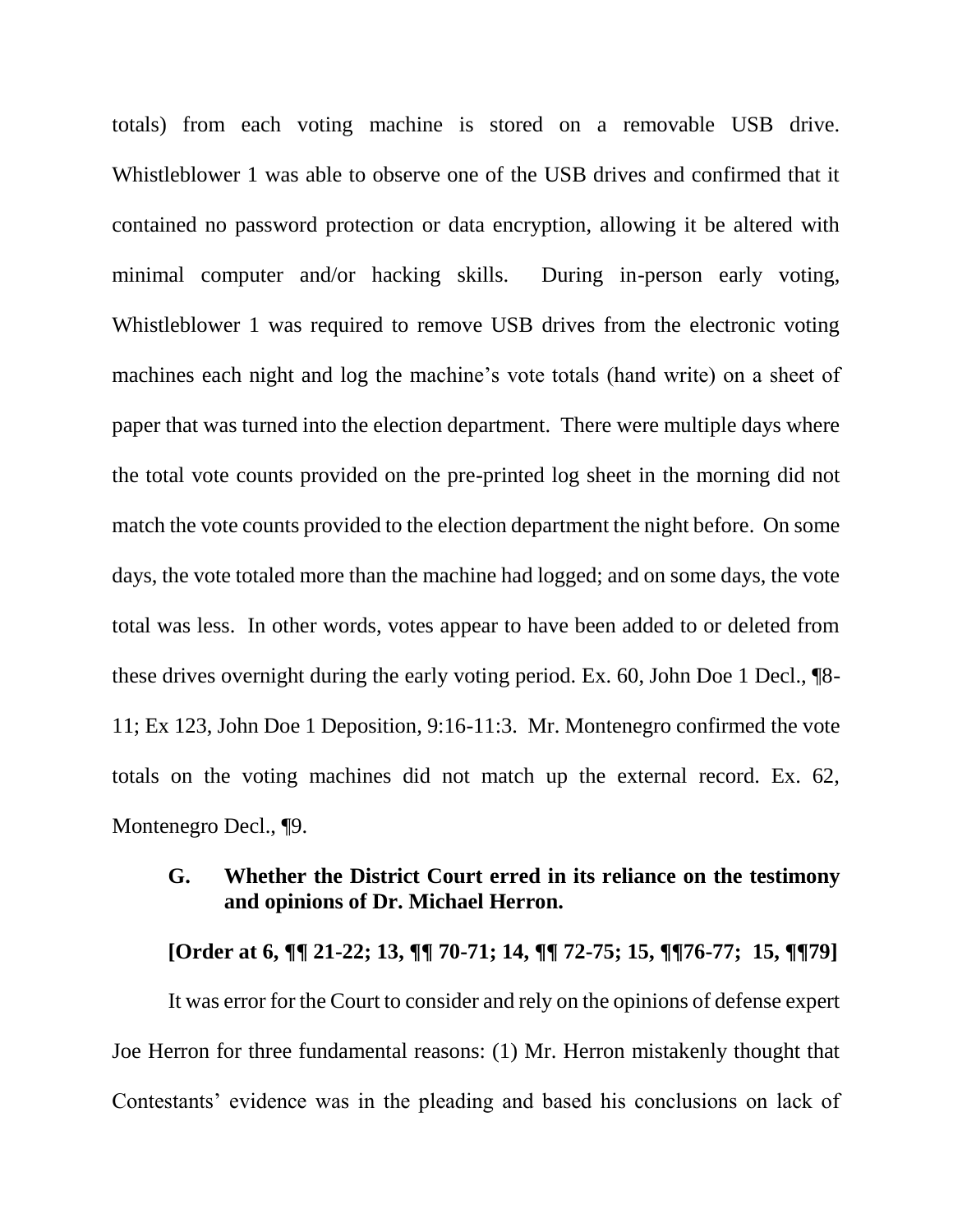evidence in the pleading; (2) Mr. Herron used an incorrect intentional fraud standard only for all of his conclusions and opinions; and (3) Mr. Herron's methodology to conclude that there was no voter fraud in Nevada was seriously flawed and inherently ridiculous.

Desperate to convince this Court otherwise, Defendants have offered the report and testimony of their designated expert witness, Dr. Michael C. Herron, a university political scientist. The Court should completely disregard Dr. Herron's opinion as to the sufficiency of Contestants' evidence to support this election contest. As was made clear during his deposition on December 2, 2020, Dr. Herron misunderstood that the Statement of Contest is the equivalent of a pleading in which Contestants merely alleged what they were prepared to prove to support their election contest pursuant NRS Section 293.410. Instead, Dr. Herron believed that the Statement of Contest contained the evidence that supported Contestants' allegations and looked almost entirely to the Statement of Contest to find the evidence to support the allegations. When Dr. Herron found no evidence in the Statement of Contest, he concluded there was no evidence to support the claims and allegations. Depo. M. Herron, at 72:5-9; 73: 19-25; 75:14-24; 79:4-6; 80:13-19; 83:21-25; 87:21-89:9. Accordingly, all of the conclusions that Dr. Herron reached in his report that there is "no evidence" to support an allegation should be disregarded.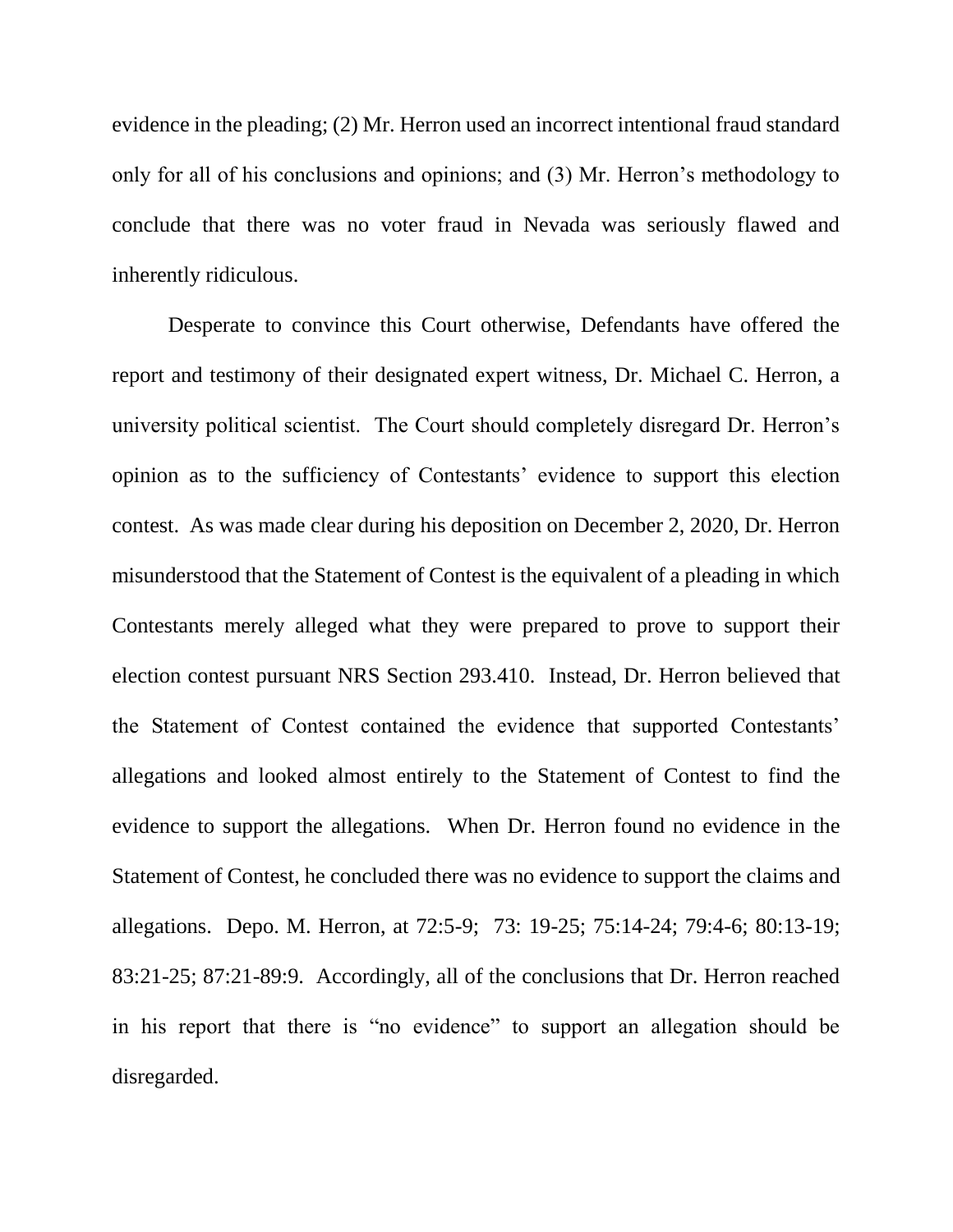Second, Dr. Herron analyzed the Statement of Contest through a faulty lens. Specifically, rather than evaluating the Statement of Contest based on what a contestant is required to allege pursuant to NRS Section 293.410, Dr. Herron applied a much different and much more stringent standard. Dr. Herron utilized the following definition of voter fraud to evaluate all of the allegations in the Statement of Contest: "An intentional act of deception aimed at subverting electoral processes.". This definition, of course, cannot be reconciled with the Nevada statutory requirements to prove a valid election contest. Dr. Herron never read NRS 293.407 or 293.410 and had no knowledge or understanding of what they state. *Id*. at 92:2-15; 93:4-10; 94:1-25; 103:4-23. Because Dr. Herron utilized a faulty "intent to deceive" standard for all of the opinions and conclusions in his report, all of his opinions and conclusions are questionable and cannot be relied upon.

Finally, Dr. Herron's report and testimony about reported voter fraud in elections prior to 2020 based on internet searches for news reports about voter fraud is inherently irrelevant and of no value to the Court. Whether Dr. Herron could find reported evidence of fraud in prior elections has no value in evaluating whether there were election improprieties as defined by NRS 293.410 in the November 3, 2020 General Election in Nevada.

### **VI. CONCLUSION AND RELIEF SOUGHT**

In sum, even on this highly accelerated briefing schedule, Appellants have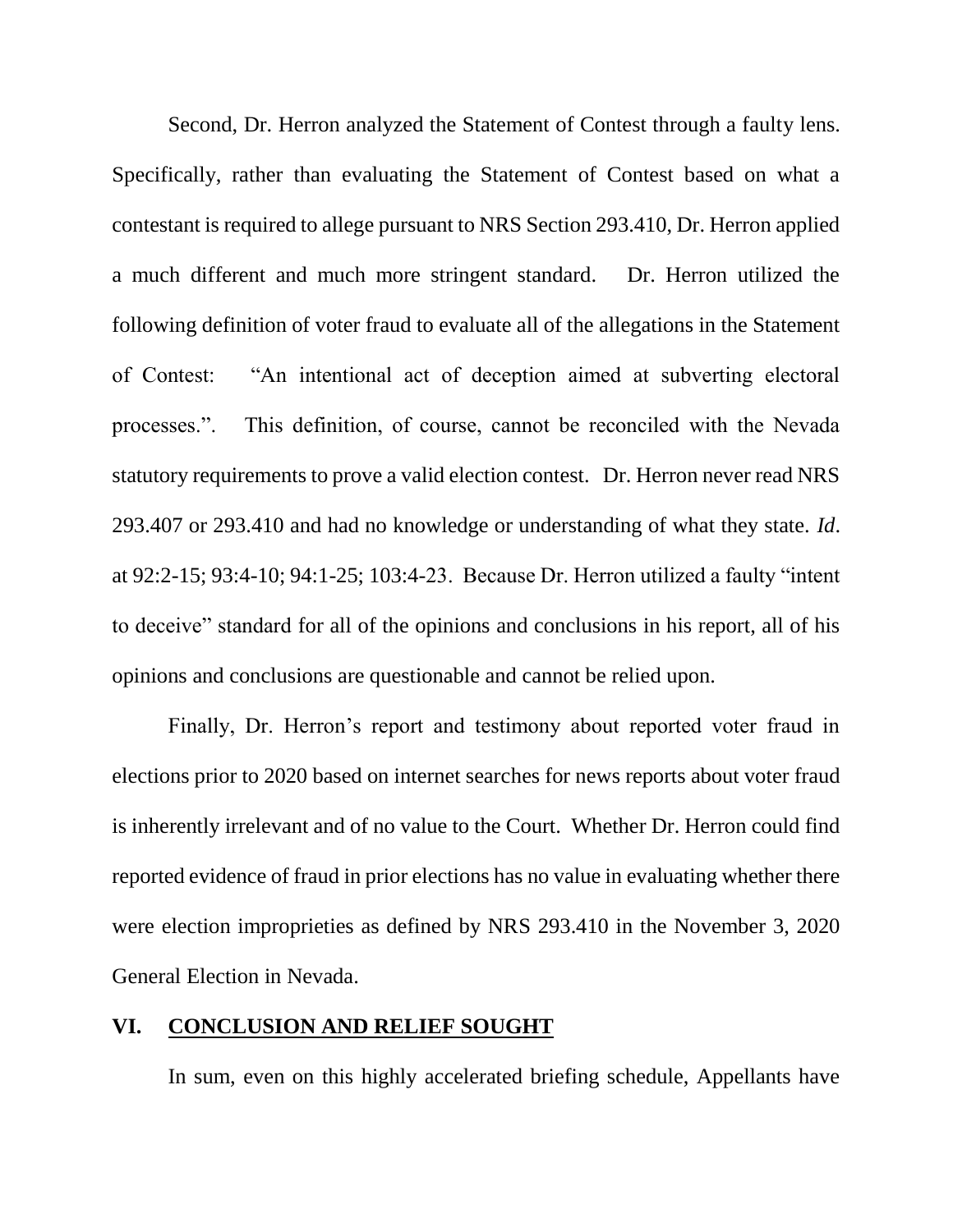established that there were unlawful structural defects in Nevada's 2020 General Election, creating clear doubt as to the result. Based on the foregoing, this Court should therefore 1) reverse the district court, 2) issue a new and different order sustaining Appellants challenge to Nevada's 2020 General Election, and 3) issue Appellants the relief requested by this action. That President Trump be declared the victor of the Election in Nevada and that Contestants McDonald, DeGraffenreid, Hindle, Law, Rice, and Meehan be certified as the duly elected electors for the State of Nevada; or, in the alternative, that Defendants' election to the office of elector be declared null and void, that the results of the Nevada 2020 General Election be annulled, and that no candidate for elector for the office of President of the United States of America be certified from the State of Nevada.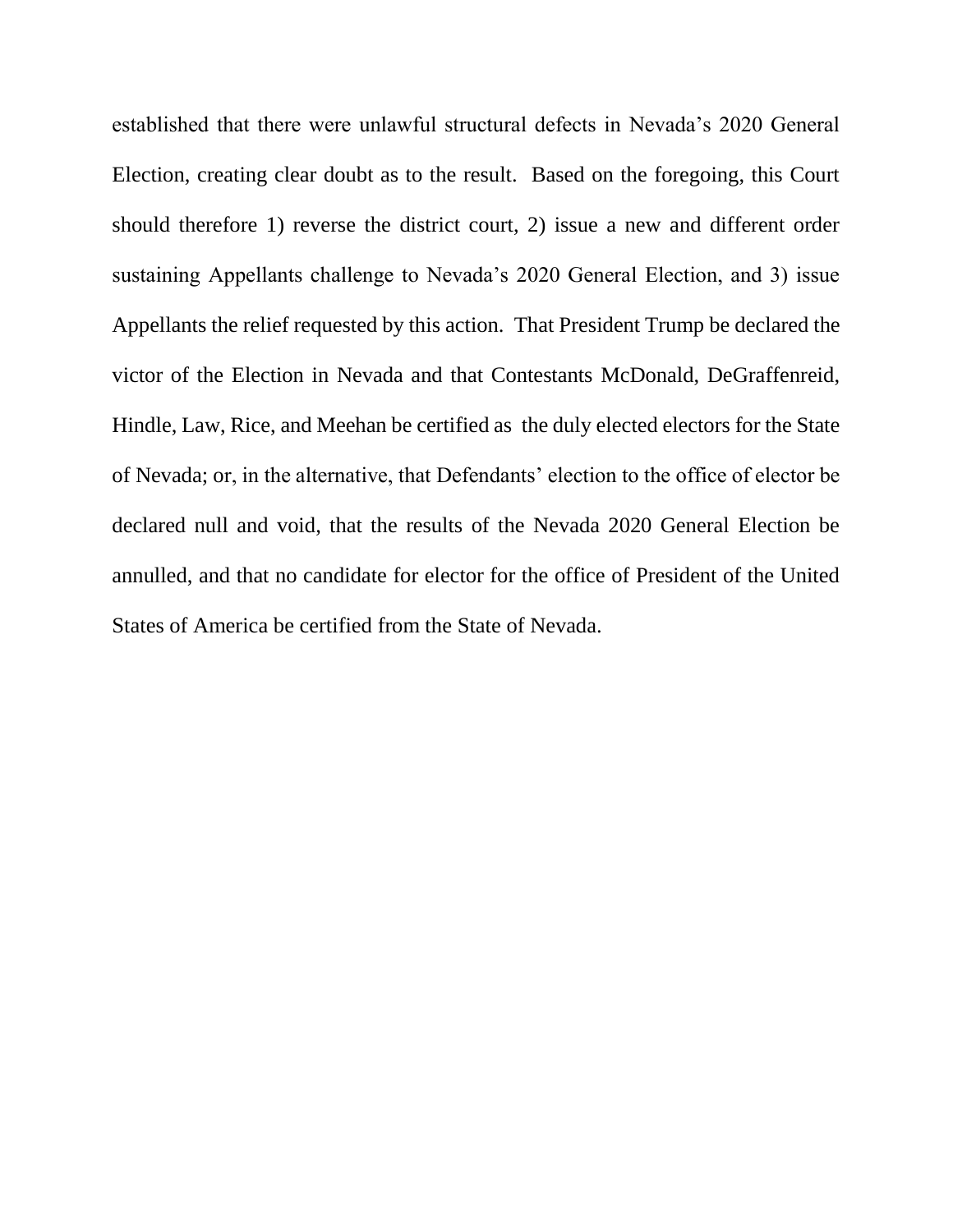### **VII. ATTORNEY'S CERTIFICATE (NRAP 28.2)**

a. I hereby certify that this brief complies with the formatting requirements of NRAP  $32(a)(4)$ , the typeface requirements of NRAP  $32(a)(5)$  and the type style requirements of NRAP  $32(a)(6)$  because:

[X] This brief has been prepared in a proportionally spaced typeface using Microsoft Word 2016 in 14 pt. Times New Roman; or

[ ] This brief has been prepared in a monospaced typeface using (N/A)*.*

I further certify that this brief complies with the page- or type-volume limitations of NRAP 32(a)(7) because, excluding the parts of the brief exempted by NRAP  $32(a)(7)(C)$ , it is either:

[X] Proportionately spaced, has a typeface of 14 points or more, and contains \_\_\_\_\_\_\_\_ words; or

[ ] Monospaced, has 10.5 or fewer characters per inch, and contains words or \_\_\_\_\_\_ lines of text; or

[ ] Does not exceed 30 pages.

Finally, I hereby certify that I have read this appellate brief, and to the best of my knowledge, information, and belief, it is not frivolous or interposed for any improper purpose. I further certify that this brief complies with all applicable Nevada Rules of Appellate Procedure, in particular NRAP 28(e)(1), which requires every assertion in the brief regarding matters in the record to be supported by a reference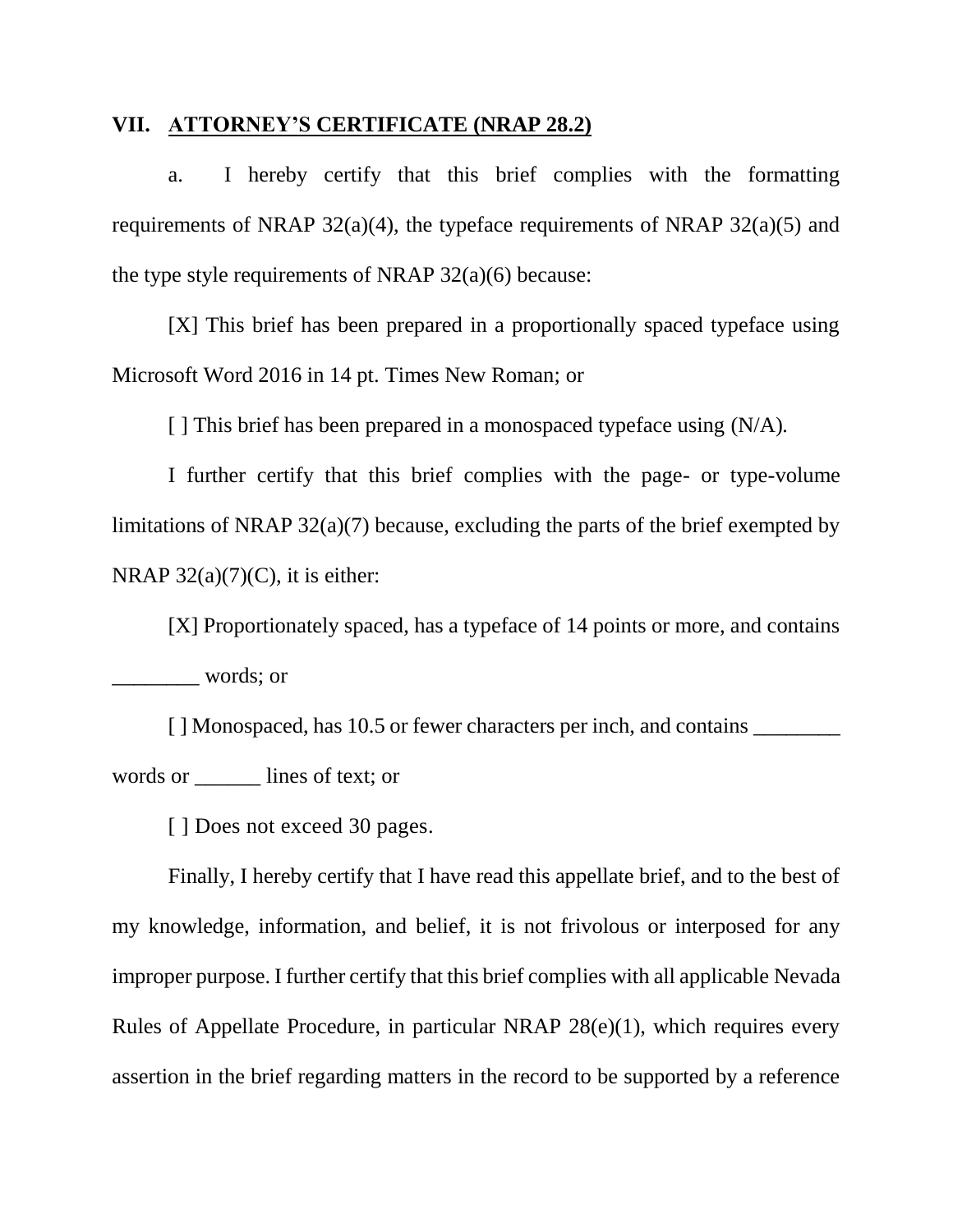to the page and volume number, if any, of the transcript or appendix where the matter relied on is to be found. I understand that I may be subject to sanctions in the event that the accompanying brief is not in conformity with the requirements of the Nevada Rules of Appellate Procedure.

Dated this 8<sup>th</sup> day of December, 2020

## **WEIR LAW GROUP, LLC**

BY: */s/Shana D. Weir* SHANA D. WEIR, ESQ. SBN 9468 6220 Stevenson Way Las Vegas, Nevada 89120 (702) 509-4567 Email: [sweir@weirlawgroup.com](mailto:sweir@weirlawgroup.com)